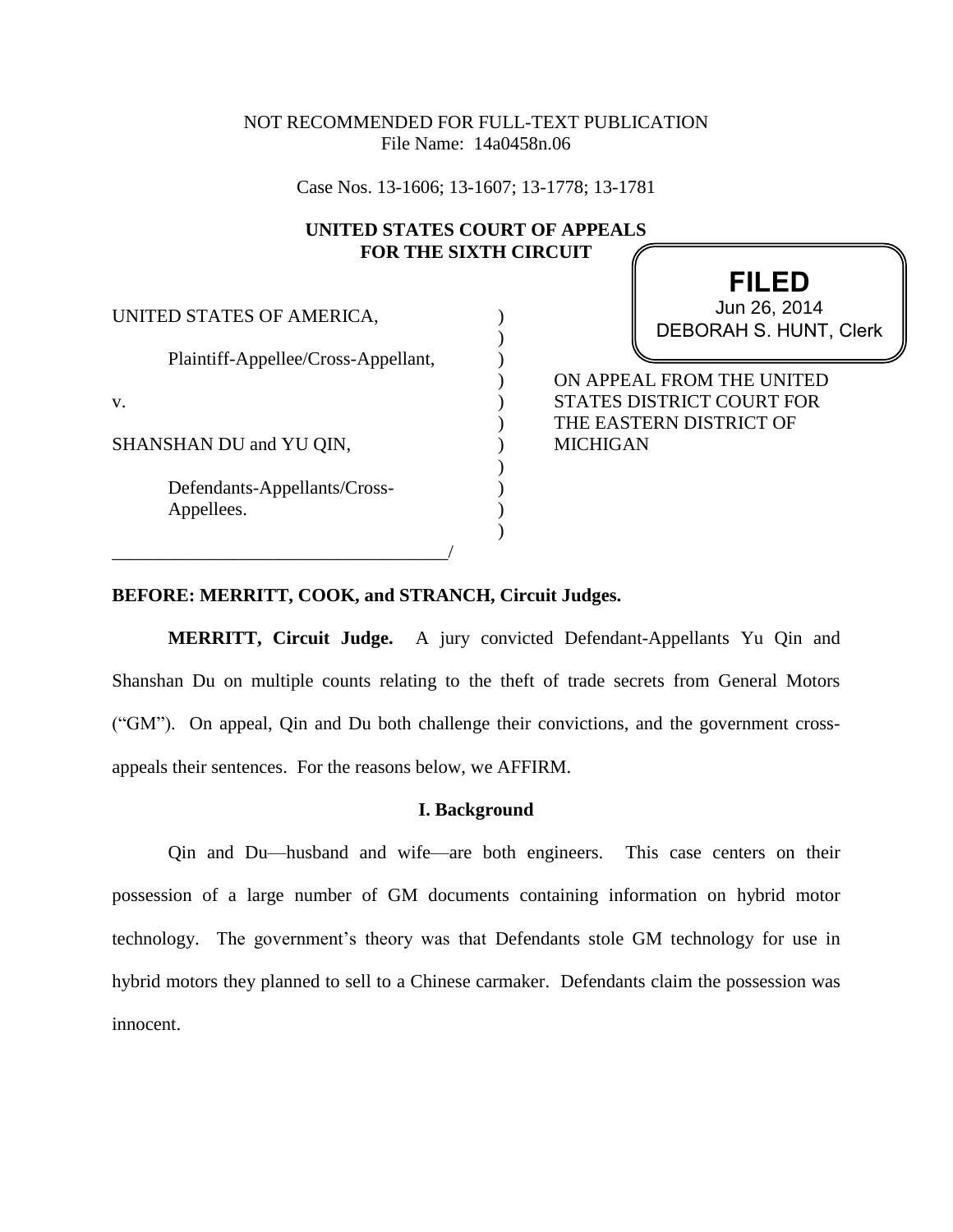Du began working for GM on its hybrid vehicle development team in 2000. Hybrid vehicles have motors that operate alternatively on electric or gasoline power, requiring specially engineered hardware and computer software. The brain of the operation is a complex computer program called the "motor control source code" that controls how and when the electric motor runs. In November 2003, Du was reassigned to the GM group working on hybrid motor control after she expressed interest in its work. She left GM in March 2005.

During this time, Qin worked for Controlled Power Company. In August 2005, however, Controlled Power fired Qin after it learned that he was selling competing products through a side business named Millennium Technologies International ("MTI") that he and Du founded together. After interviewing Qin about MTI, Controlled Power seized files from Qin's office and discovered a large number of GM's proprietary files in Qin's possession.

A subsequent investigation by the government showed that, while Du was working for GM, she had downloaded thousands of GM proprietary documents onto personal storage devices that she and Qin used for MTI business. These included more than a dozen documents—many unrelated to her work—that contained GM's motor control source codes and schematics for hybrid motor parts. She shared the motor control code with Qin, who copied part of it by hand. Du held onto the GM files after leaving the company, though she had certified to GM that she had returned all of its property.

The investigation also showed that, when Du was with GM, she and Qin had begun planning a joint venture to develop and manufacture hybrid vehicle motor control systems for Chery Automobile, a Chinese carmaker. A partner in China drafted a business plan, and shortly before he was caught with the GM documents, Qin formalized its management team. According to the government's expert at trial, the joint venture sought to use technology similar to GM's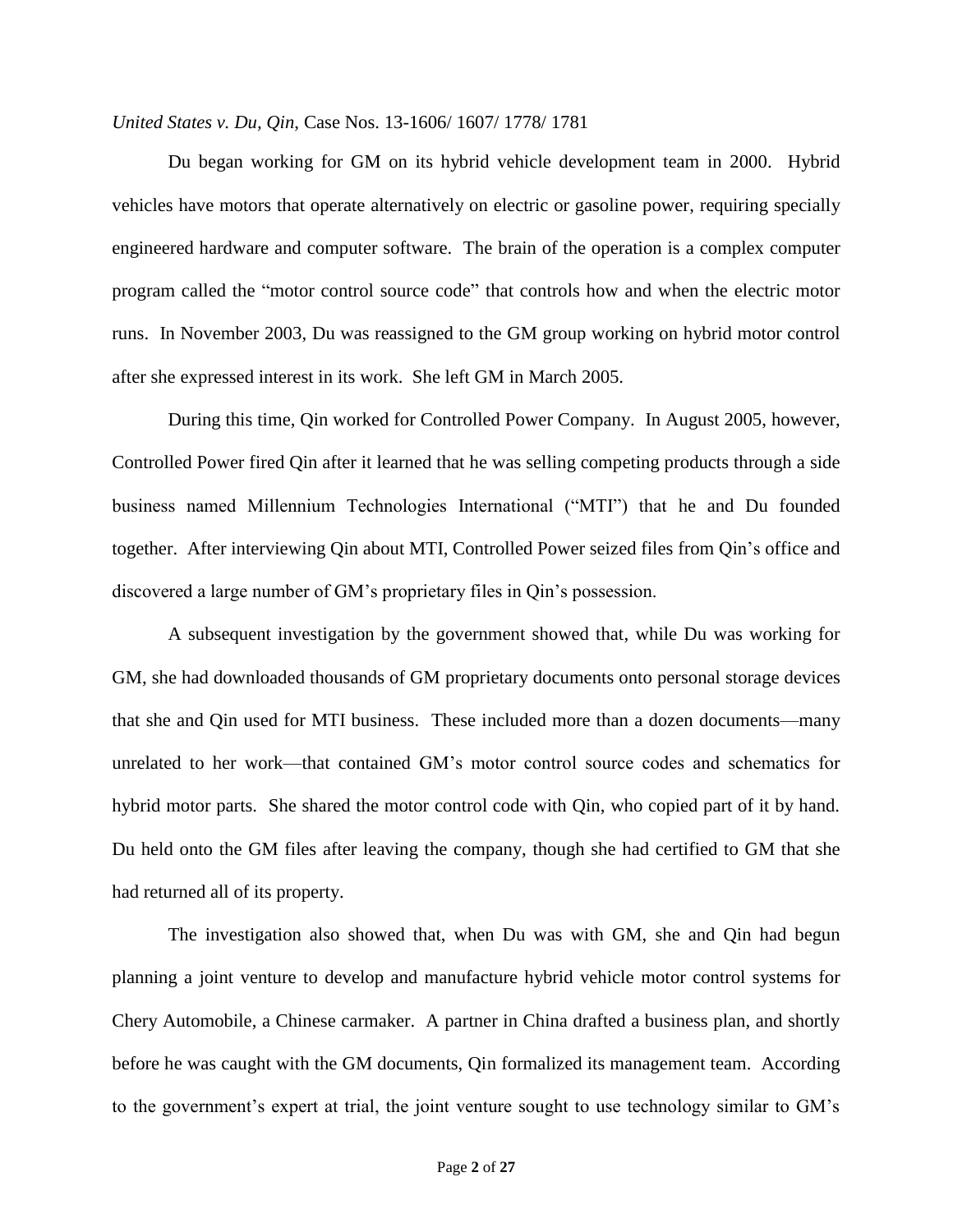technology. In the expert's opinion, the joint venture would not have been able to meet the aggressive timeframe in its business plan if it had developed the technology on its own.

In February 2006, a GM attorney interviewed Defendants about the GM documents found in their possession. At the meeting, both Qin and Du denied still possessing any GM files. However, three months later, the FBI executed a search warrant on Defendants' home and recovered more GM documents. The FBI also issued subpoenas for business records belonging to MTI and another company that Qin operated. That same day, an FBI surveillance team observed Qin discarding two garbage bags full of shredded documents into a grocery store dumpster. The FBI reconstructed the documents, some of which agents believed were responsive to their subpoenas.

On July 21, 2010, a grand jury indicted Defendants for (1) conspiring to possess trade secrets without authorization, in violation of 18 U.S.C.  $\S$  1832(a)(5), (2) two counts of unauthorized possession of trade secrets, in violation of 18 U.S.C.  $\S$  1832(a)(3); and (3) three counts of wire fraud, in violation of 18 U.S.C. § 1343. Qin alone was indicted on one count of obstruction of justice, in violation of 18 U.S.C. § 1512(c)(1).

On November 30, 2012, the jury convicted Qin on all counts. It convicted Du on the conspiracy and trade secrets counts, but acquitted her of the wire fraud counts. After trial, Defendants renewed their motion for judgment of acquittal and new trial, which the district court denied. It then sentenced Qin to thirty-six months' imprisonment and imposed a \$25,000 fine. It sentenced Du to twelve months and one day of imprisonment with a \$12,500 fine.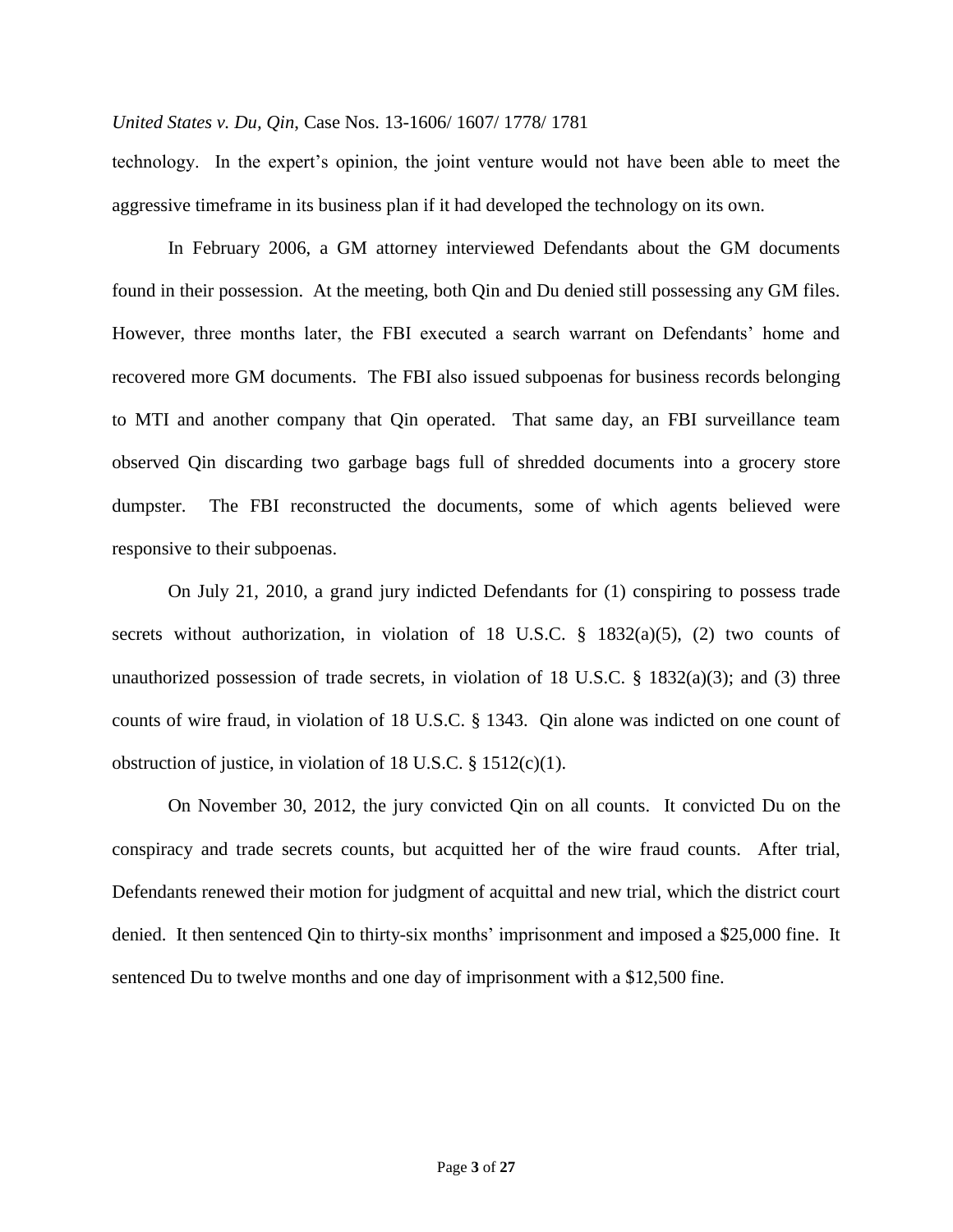#### **II. Analysis**

Defendants raise five challenges to their convictions, based on a *Batson* challenge to jury selection, the admissibility of evidence, sufficiency of the evidence, prosecutorial misconduct, and insufficient jury instructions.

### *A.* Batson *Challenge*

Du and Qin argue the district court erred in denying their *Batson* challenge following the government's peremptory strike of a juror allegedly of Asian descent.

"The Equal Protection Clause prohibits a party from using peremptory challenges to exclude members of the venire on account of their race." *United States v. Jackson*, 347 F.3d 598, 604 (6th Cir. 2003) (citing *Batson v. Kentucky*, 476 U.S. 79 (1986)). "A *Batson* challenge entails three distinct and sequential steps: (1) the opponent of the peremptory strike must make a prima facie case that the challenged strike was based on race; (2) the burden then shifts to the proponent of the peremptory challenge to articulate a race-neutral explanation for the strike; (3) finally, the trial court must determine whether the opponent of the peremptory strike has proven purposeful discrimination." *United States v. McAllister*, 693 F.3d 572, 578 (6th Cir. 2012). "During step two, the burden of *production* shifts to the proponent of the peremptory strike; however, the burden of persuasion regarding racial motivation never shifts from the opponent of the strike." *Id.*

We review the district court's decision on a *Batson* challenge with deference and for clear error. *Id.* A factual finding by the district court is clearly erroneous if a review of the record leaves this Court "with the definite and firm conviction that a mistake has been committed." *United States v. McGee*, 494 F.3d 551, 554 (6th Cir. 2007) (quotation marks omitted).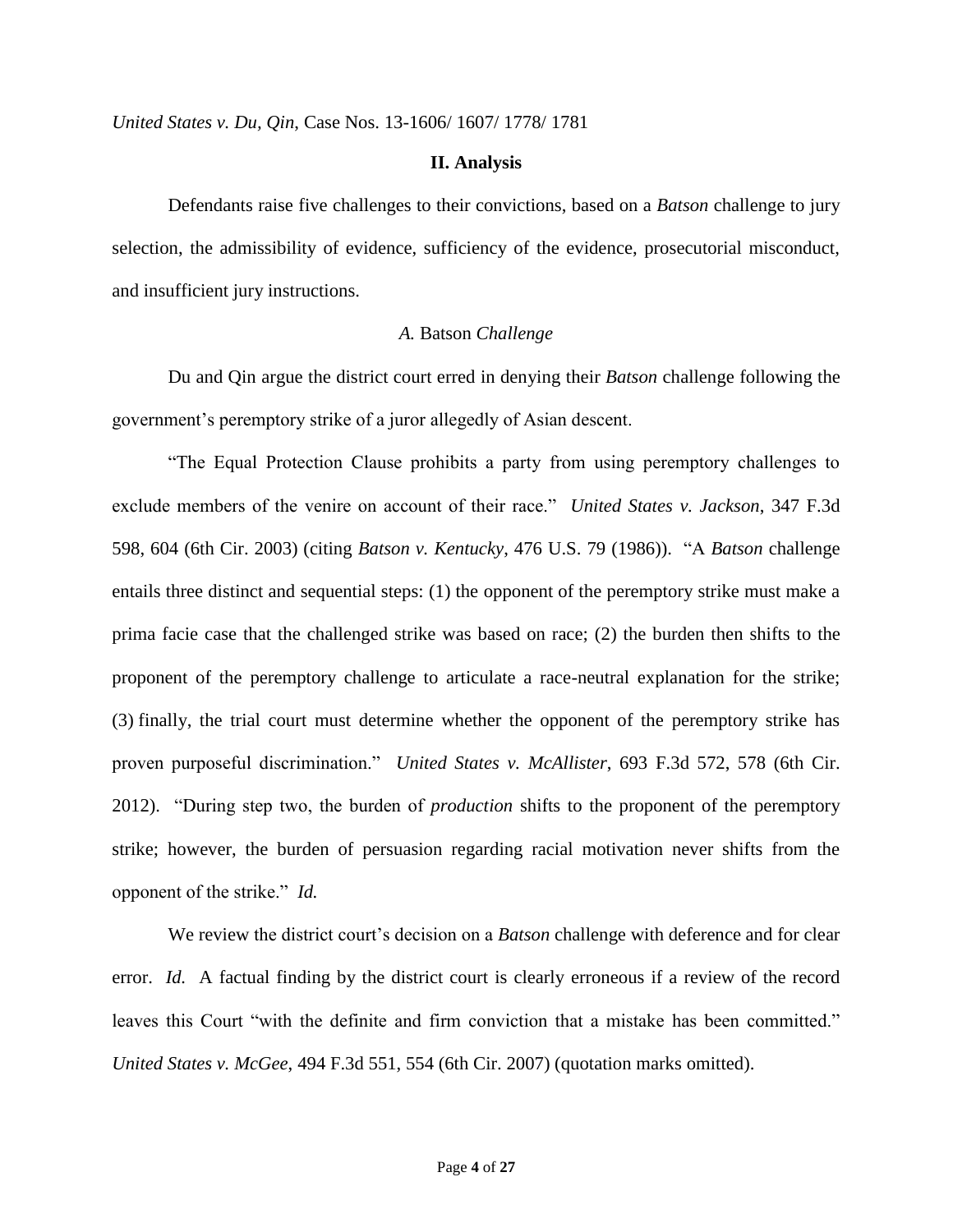Defendants argue that the government struck an Asian juror while allowing similarly situated white women on to the jury, *see Miller–El v. Dretke*, 545 U.S. 231, 241 (2005) ("If a prosecutor's proffered reason for striking a black panelist applies just as well to an otherwisesimilar nonblack who is permitted to serve, that is evidence tending to prove purposeful discrimination to be considered at *Batson*'s third step."). But in this case Du and Qin cannot meet their ultimate burden at step three of the *Batson* analysis to prove purposeful discrimination. Assuming the struck juror was of Asian descent, the "similarly situated" jurors differed enough to give the government's race-neutral explanation sufficient credence. The government stated that it struck the prospective juror because his master's degree in engineering and experience with computers raised a concern "that he would not accept the testimony, that he would be questioning it himself based on his own experience as opposed to basing his verdict on what he hear[d] in court." (R. 192 at 139-40, PageID# 2533-34.) The struck juror worked at the time for Hewlett-Packard as an information specialist—a role that, he said, dealt with computer programming. (*Id.* at 122-24, Page ID# 2516-18.) By contrast, neither of the other two jurors used as comparisons by Defendants had a formal engineering education. And, while one had worked briefly as a contract computer programmer for General Motors ten years earlier (*id.* at 107-08, Page ID#2501-2), neither worked in a comparable role to the struck juror at the time of the trial. Based on these facts, it is impossible to say the district court clearly erred in its conclusion.

Finally, while the district court did not provide a detailed explanation of its decision, this alone does not make its decision clear error. At the third step, the district court has a responsibility to judge the persuasiveness of the proffered race-neutral explanation and determine if the party opposing the strike has met its burden to show discriminatory intent by a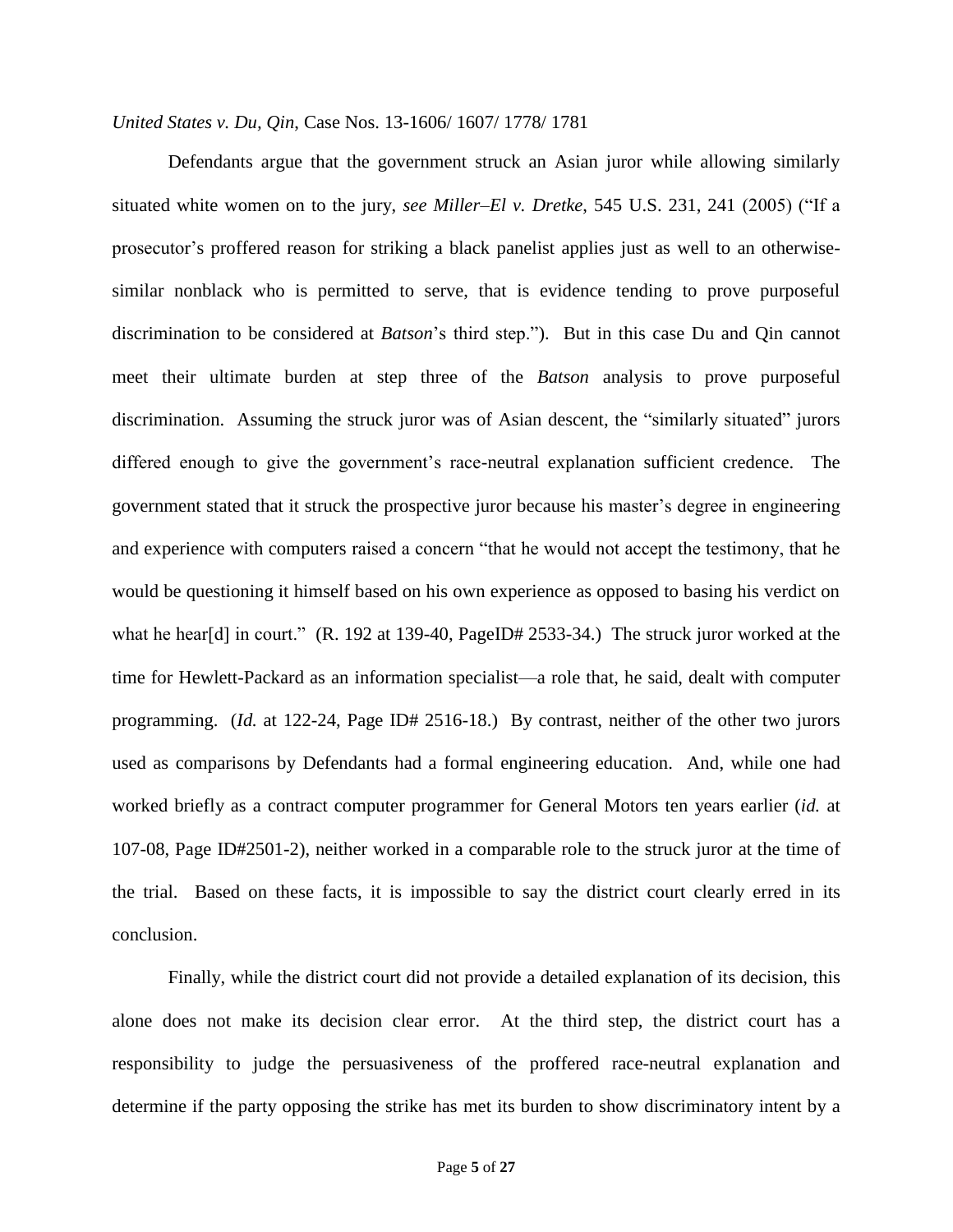preponderance of the evidence. *McAllister*, 693 F.3d at 580. A district court errs if it truncates the *Batson* analysis by "mechanically accepting" the proffered justification. *United States v. Cecil*, 615 F.3d 678, 686 (6th Cir. 2010).

Here, the district court rejected the *Batson* challenge after the government offered its race-neutral explanation and the defense offered a brief rebuttal. The court stated: "I don't think there is any basis for a Batson" before allowing the proceedings to continue. (Tr. R. 192 at 140, Page ID#2534.) Defendants liken this statement to *McAllister*, where the district court failed to explicitly engage in the third step of *Batson* or state its conclusion, causing this Court to remand for further findings of fact. 693 F.3d at 580–82. However, unlike in *McAllister*, the district here did hear some rebuttal and clearly gave its conclusion—even if it did not explain its reasoning. This suffices. *See, e.g.*, *Braxton v. Gansheimer*, 561 F.3d 453, 462 (6th Cir. 2009) (finding the record showed the trial court had "adequately and reasonably conveyed its decision," even if it did so in "abbreviated fashion."). Ultimately, Defendants' *Batson* challenge fails.

# *B. Rule 404(b) Evidence*

Defendants next argue that the district court erred in allowing the government to introduce testimony by Chris Tazzia, the CEO of Controlled Power (Qin's former employer), along with audio clips of Controlled Power's interview of Qin the day it fired him. They argue these fell within the scope of 404(b) evidence that this Court had deemed inadmissible on interlocutory appeal in *United States v. Qin*, 688 F.3d 257 (6th Cir. 2012).<sup>1</sup> (Du First Br. at 30.)

l

 $1$  Before trial, a different panel of this court affirmed the district court's order prohibiting the government from introducing 404(b) evidence relating to Qin's misappropriation of Controlled Power property and employee time. *Qin*, 688 F.3d at 263, 265 (the government would violate Rule 404(b) if it offered "evidence that Qin misappropriated CPC electrical parts for use in MTI products, that he used CPC forms and documents for the benefit of MTI, and that Qin and his subordinates conducted MTI business during CPC work time").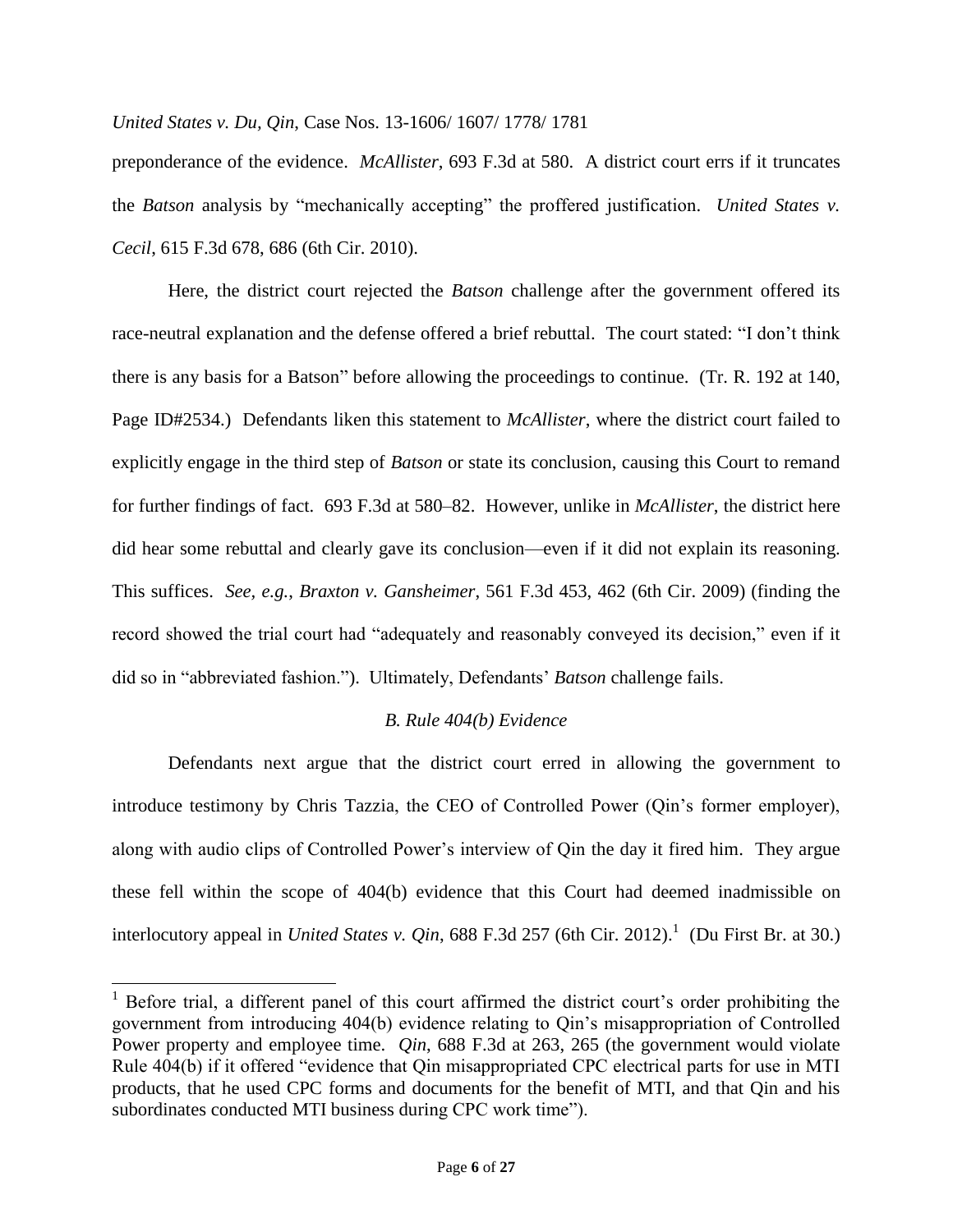At trial, however, the district court determined that Tazzio's testimony and audio clips constituted background evidence and not 404(b) evidence. (*See* R. 196 at 12, Page ID#2900; R. 197 at 5, Page ID#3009.)We review the admission of background evidence for abuse of discretion. *United States v. Lamar*, 466 F. App'x 495, 499 (6th Cir. 2012). 2

Federal Rule of Evidence 404(b) provides that "[e]vidence of a crime, wrong, or other act is not admissible to prove a person's character in order to show that on a particular occasion the person acted in accordance with the character." However, evidence of other acts "may be admissible for another purpose, such as proving motive, opportunity, intent, preparation, plan, knowledge, identity, absence of mistake, or lack of accident." Fed. R. Evid. 404(b)(2). In addition, "[w]here the challenged evidence is 'intrinsic' to, or 'inextricably intertwined' with evidence of, the crime charged, Rule 404(b) is not applicable." *United States v. Henderson*, 626 F.3d 326, 338 (6th Cir. 2010). This "background evidence", or *res gestae*, "is a narrow category of evidence that typically provides context for the jury, either because it is directly probative, acts as a prelude to the offense or arises from the same events, forms an integral part of a witness's testimony, or completes the story of the offense." *United States v. De Oleo*, 697 F.3d 338, 344 (6th Cir. 2012).

As CEO of Controlled Power, Tazzia testified to the circumstances surrounding Qin's termination from the company and how Controlled Power discovered the GM documents in Qin's possession. Defendants concede that "Qin's firing from [Controlled Power] was background on the seizure of the MTI hard drive and the discovery of GM's alleged trade

 $\overline{a}$ 

<sup>&</sup>lt;sup>2</sup> The government argues that this Court should review the admission of the audio clips for plain error because Defendants failed to object in a timely fashion at trial. However, the record shows that Defendants broadly objected to Tazzia's testimony before and during trial, and to the admission of an audio clip during trial. (*For Audio: See* R. 196 at 111–112, Page ID# 2899– 2900.)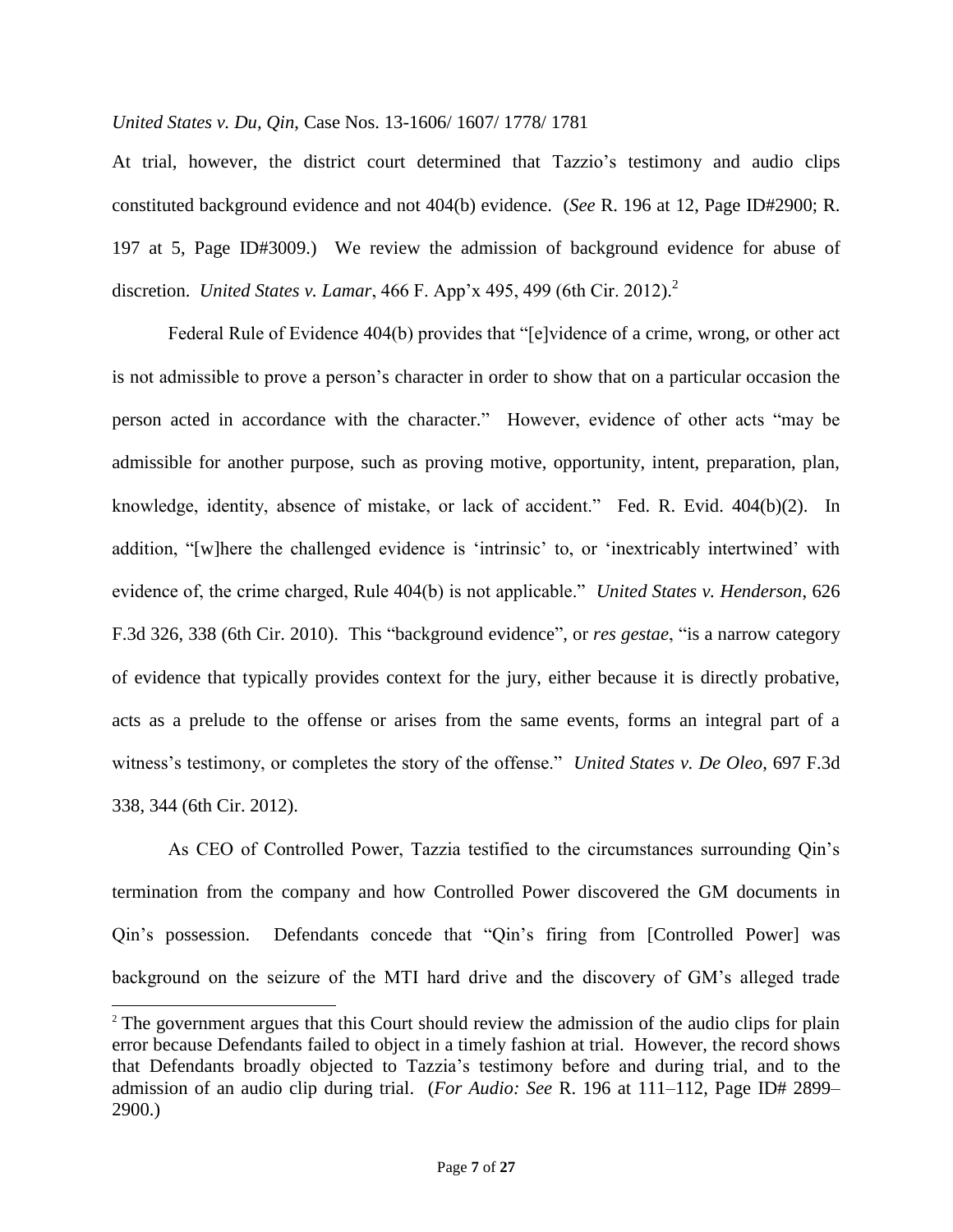secrets." (Du First Br. at 32.) However, they argue that the government went beyond this background purpose and used 404(b) character evidence to show "that Qin was a thief" and liar, and, by association, so was Du. (*Id.* at 31.) Specifically, they argue the evidence was improperly admitted to show that: (1) "Qin used [Controlled Power] employees to conduct business on behalf of his company on [Controlled Power] time," in violation of this Court's decision on interlocutory appeal; (2) Qin sold products that competed with Controlled Power; and (3) he "lied to his soon-to-be ex-employer about his actions." (Du First Br*.* at 30.)

*Evidence of Controlled Power Employees' Work for MTI.* Despite Defendants' claims otherwise, Tazzia did not testify that Qin had Controlled Power employees working for his side business while on the clock for Controlled Power. Tazzia testified that some Controlled Power engineers worked on MTI projects for Qin, but did not say when they did so. Nor did he suggest they did so using his company's property. (*See* R. 196 at 30–36, Page ID# 2918–24.) His testimony did not violate this Court's decision in *Qin*. *See* 688 F.3d at 263.

*Evidence of Qin's Competition with Controlled Power.* The government did introduce evidence that Qin sold technology that competed with Controlled Power's products. Tazzia testified that he had learned from an employee that Qin was selling "products that were competitive to Controlled Power." (R. 195 at 130, Page ID#2837.)He also testified that Qin was fired for "employment in a competing business and for breach of fiduciary duties as a vice president." (R. 196 at 68, Page ID# 2956.)

While this evidence may have painted Qin in an unfavorable light, it was properly admitted as background information—along with Qin's firing—that completed the story of the offenses. Controlled Power's discovery that Qin was operating a competing company explained why the company's representatives took measures to question Qin and record their meeting. It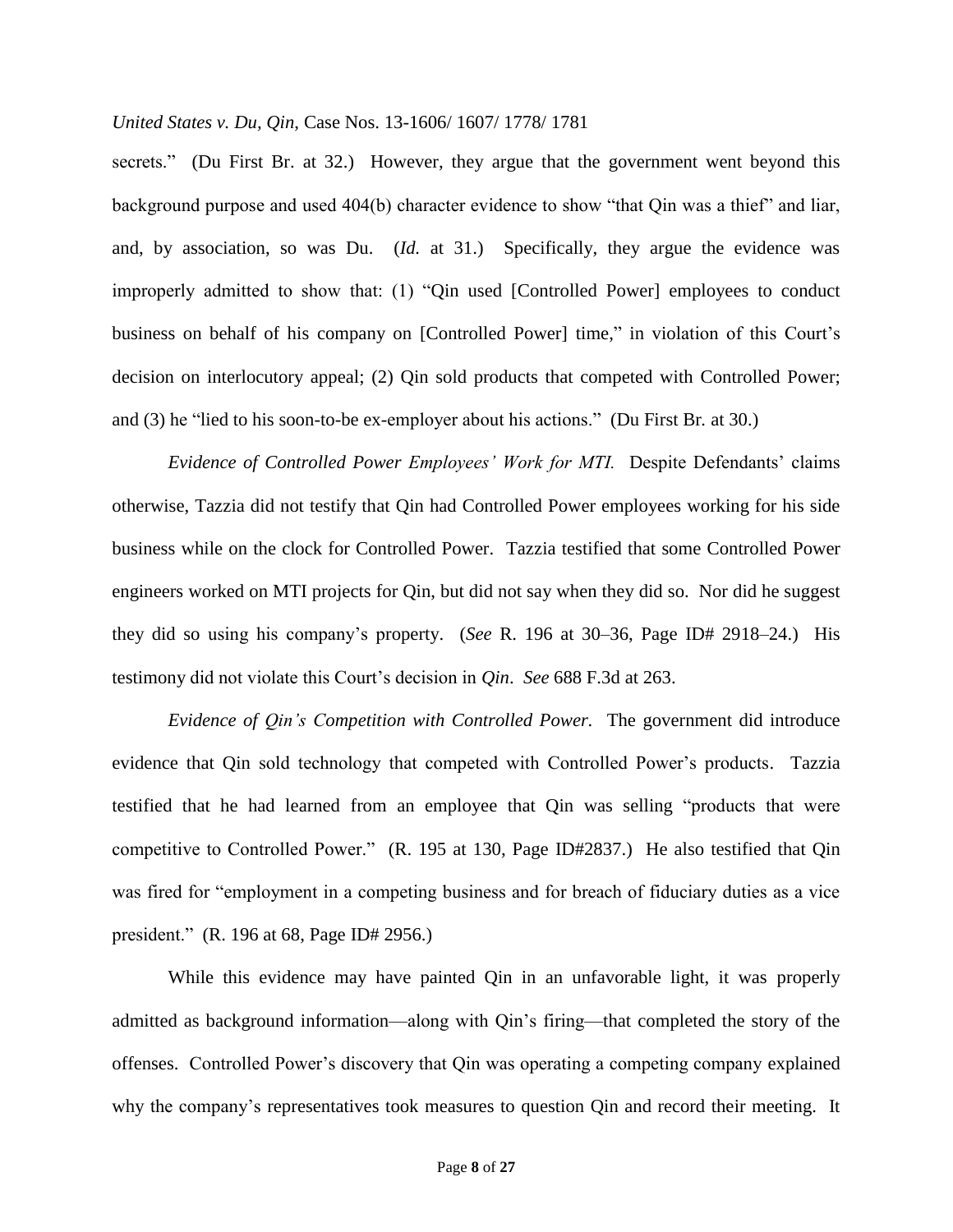explains why they then took aggressive measures to seize his computing devices, leading to the discovery of proprietary information that formed the basis of the charges. Without this piece, the jury would be left without any context of why Qin had been treated so confrontationally, much less why he had been interviewed in the first place. This information was also intertwined with the offenses. Defendants' side businesses were the vehicle through which they allegedly intended to use GM's trade secrets.

*Evidence of Qin's lies.* The government also introduced evidence that Qin lied about and attempted to cover up his involvement with MTI. Audio clips showed Qin, under questioning by Controlled Power representatives, denying that (1) he was involved with MTI, (2) any Controlled Power employees had worked for MTI, and (3) he had brought a briefcase to work that day. (R. 196 at 13, Page ID# 2901.) Tazzia's testimony and accompanying exhibits showed these denials to be lies. In one audio clip, Qin is heard making a phone call in Chinese directing an employee he supervised to retrieve Qin's briefcase from his office and store it in the employee's office (where Controlled Power later seized it). (*Id.* at 11, Page ID#2899.) Defendants argue that the government used this evidence simply to paint him as a liar.

While the district court treated this as background evidence, the government did not need to show that Qin lied repeatedly in his exit interview to explain why Controlled Power fired him or how it discovered the GM trade secrets. Rather, the audio clips and accompanying testimony had an admissible non-character purpose to show knowledge and consciousness of guilt, as the government argued before the district court. *See e.g.*, *United States v. Trujillo*, 376 F.3d 593, 604–05 (6th Cir. 2004) (holding district court did not abuse its discretion in admitting evidence that defendant charged with drug-trafficking conspiracy paid a third-party to title cars used to traffic marijuana in her name in part because this showed consciousness of guilt); *United States*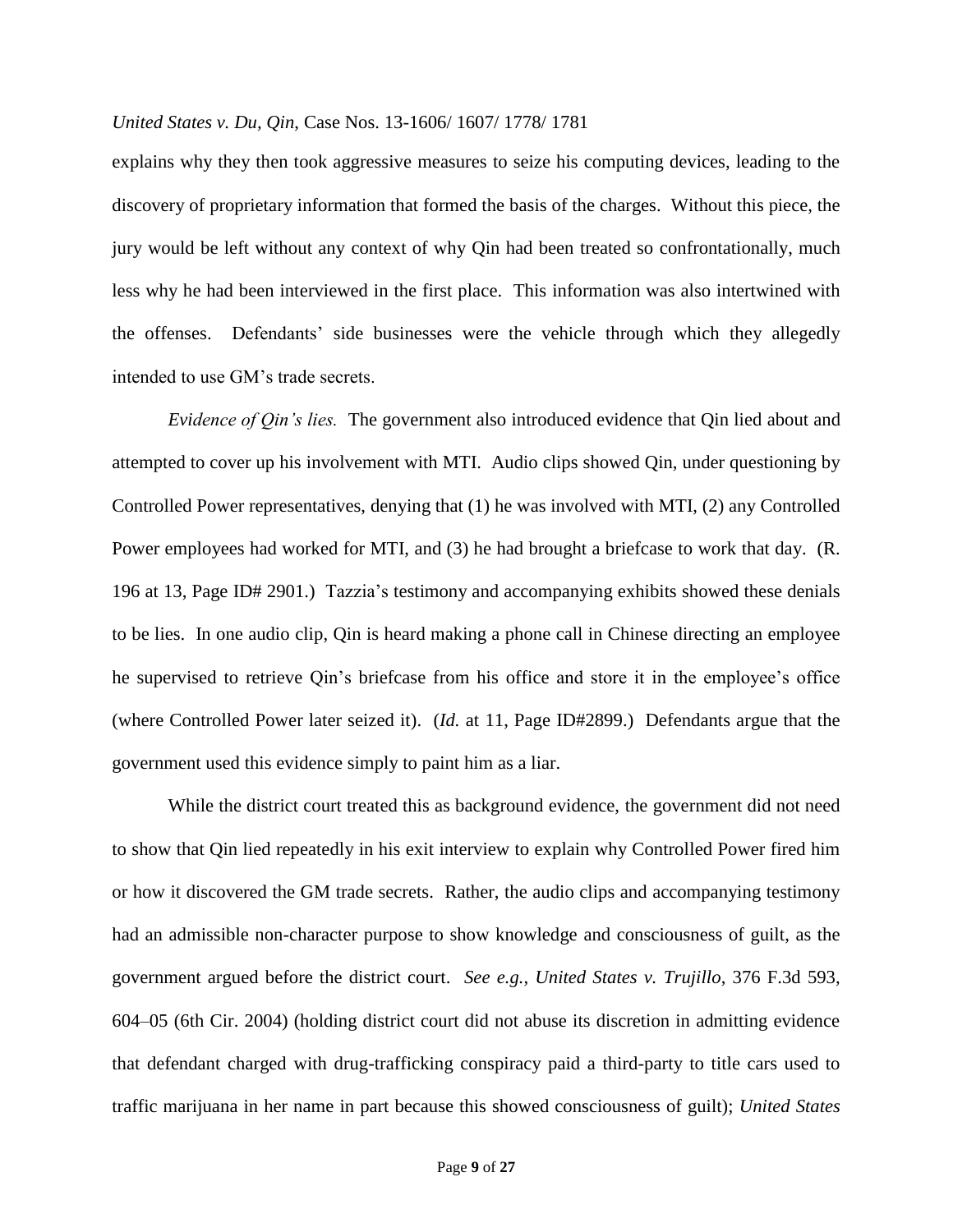*v. Okayfor*, 996 F.2d 116, 120 (6th Cir. 1993) (finding possession of counterfeit identification documents showed defendant sought to conceal his travel and was admissible as evidence of consciousness of guilt). Qin's lies about his briefcase and employees directly showed an attempt to conceal his MTI-related work. Similarly, his denial of any personal involvement in MTI overall showed an attempt to insulate himself from the knowing illegal use of GM's proprietary information. These were properly admitted.

# *C. Sufficiency of Evidence*

Defendants next argue that that government failed to present sufficient evidence to support convictions on the trade secrets, wire fraud, and obstruction of justice charges. We review a sufficiency of evidence challenge by determining "whether, after viewing the evidence in the light most favorable to the prosecution, *any* rational trier of fact could have found the essential elements of the crime beyond a reasonable doubt." *Jackson v. Virginia*, 443 U.S. 307, 319 (1979).<sup>3</sup>

## *1. Unauthorized Possession of Trade Secrets*

## 18 U.S.C. § 1832(a) provides:

. . .

 $\overline{a}$ 

Whoever, with intent to convert a trade secret, that is related to or included in a product that is produced for or placed in interstate or foreign commerce, to the economic benefit of anyone other than the owner thereof, and intending or knowing that the offense will, injure any owner of that trade secret, knowingly—

<sup>&</sup>lt;sup>3</sup> The government argues that the "manifest miscarriage of justice" standard applies to Defendants' challenges on the obstruction of justice and wire fraud counts because they failed to raise these arguments in their motions for judgment of acquittal. However, if a defendant's challenge to the sufficiency of the evidence in his Rule 29 motion is general in nature, then unarticulated grounds are preserved on appeal. *See United States v. Chance*, 306 F.3d 356, 368– 71 (6th Cir. 2002). Based on the language of Defendants' two Rule 29 motions, the colloquy, and the trial court's rulings, it is unclear whether Defendants' initial sufficiency challenge was general in nature. Thus, we decline to apply this more rigorous standard. *See id.* at 371; *United States v. Gravely*, 282 F. App'x 401, 404 (6th Cir. 2008).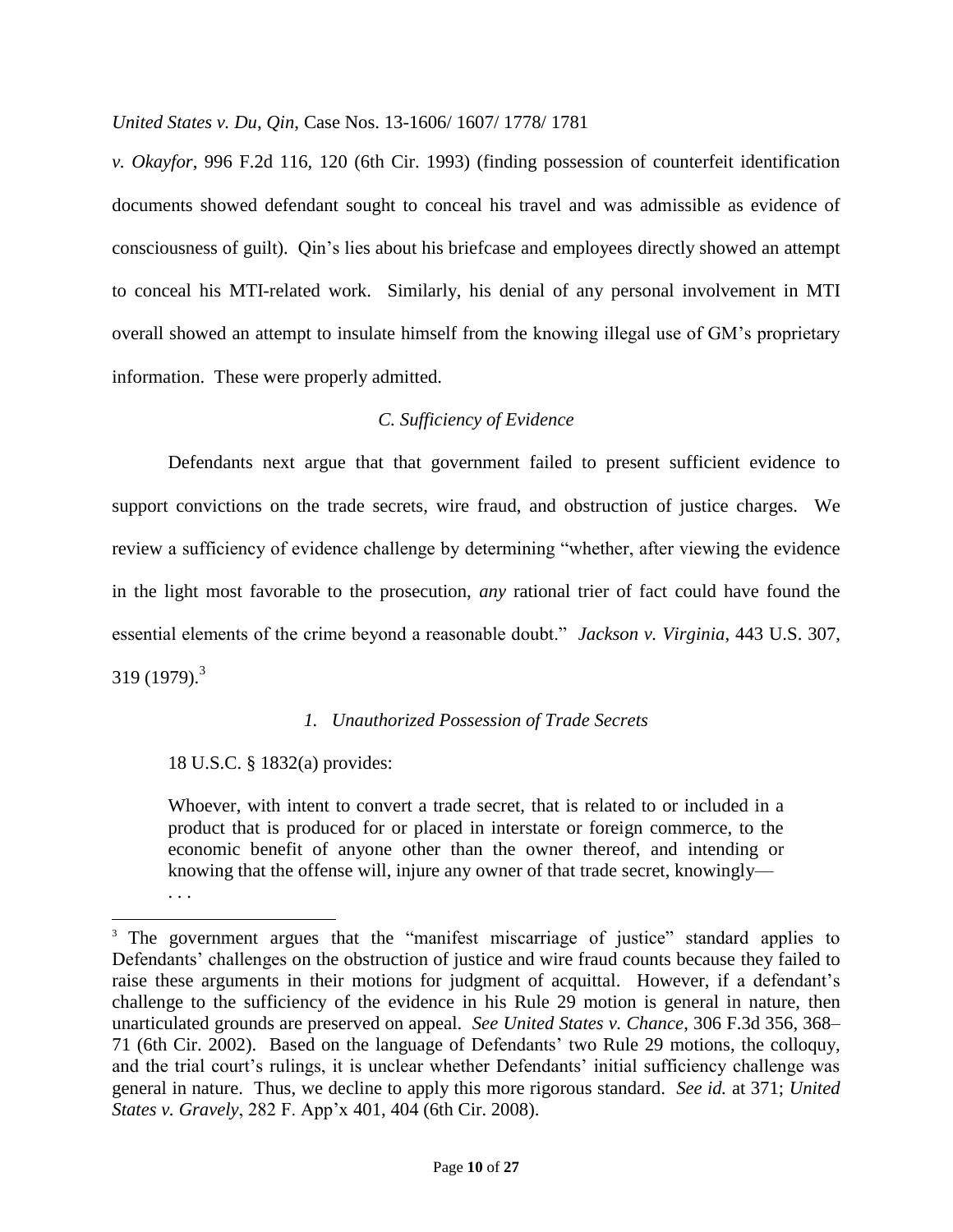(3) receives, buys, or possesses such information, knowing the same to have been stolen or appropriated, obtained, or converted without authorization; . . .

shall . . . be fined under this title or imprisoned not more than 10 years, or both.

18 U.S.C.A. § 1832(a)(3) (2006). The indictment identified eighteen documents found in Defendants' possession that related to GM's hybrid motor technology and that government witnesses testified constituted trade secrets. Defendants make several arguments about the government's failure to show sufficient evidence to meet this statutory definition: First, the documents did not contain trade secrets; second, Du had authorization to obtain the documents; and third, Defendants did not intend to convert the information.

### *a. Trade Secrets*

Defendants first argue that the government failed to show that the documents actually contained trade secrets, rather than publicly accessible information. For information to qualify as a "trade secret" under the statute, its owner must have "taken reasonable measures to keep such information secret," and "the information [must] derive[] independent economic value, actual or potential, from not being generally known to, and not being readily ascertainable through proper means by, the public." 18 U.S.C.  $\S$  1839(3)(A)–(B). In other words, there are three requirements: (1) the owner took "reasonable measures" to keep the information secret, (2) the information is not readily ascertainable by the public, and (3) the information derives economic value from its secrecy. Defendants dispute the first two of these elements.

*Reasonable measures.* There is not a single definition for what constitutes "reasonable measures," though this Court has looked to physical security measures at facilities and confidentiality agreements relating to sensitive information. *See, e.g.*, *United States v. Howley*,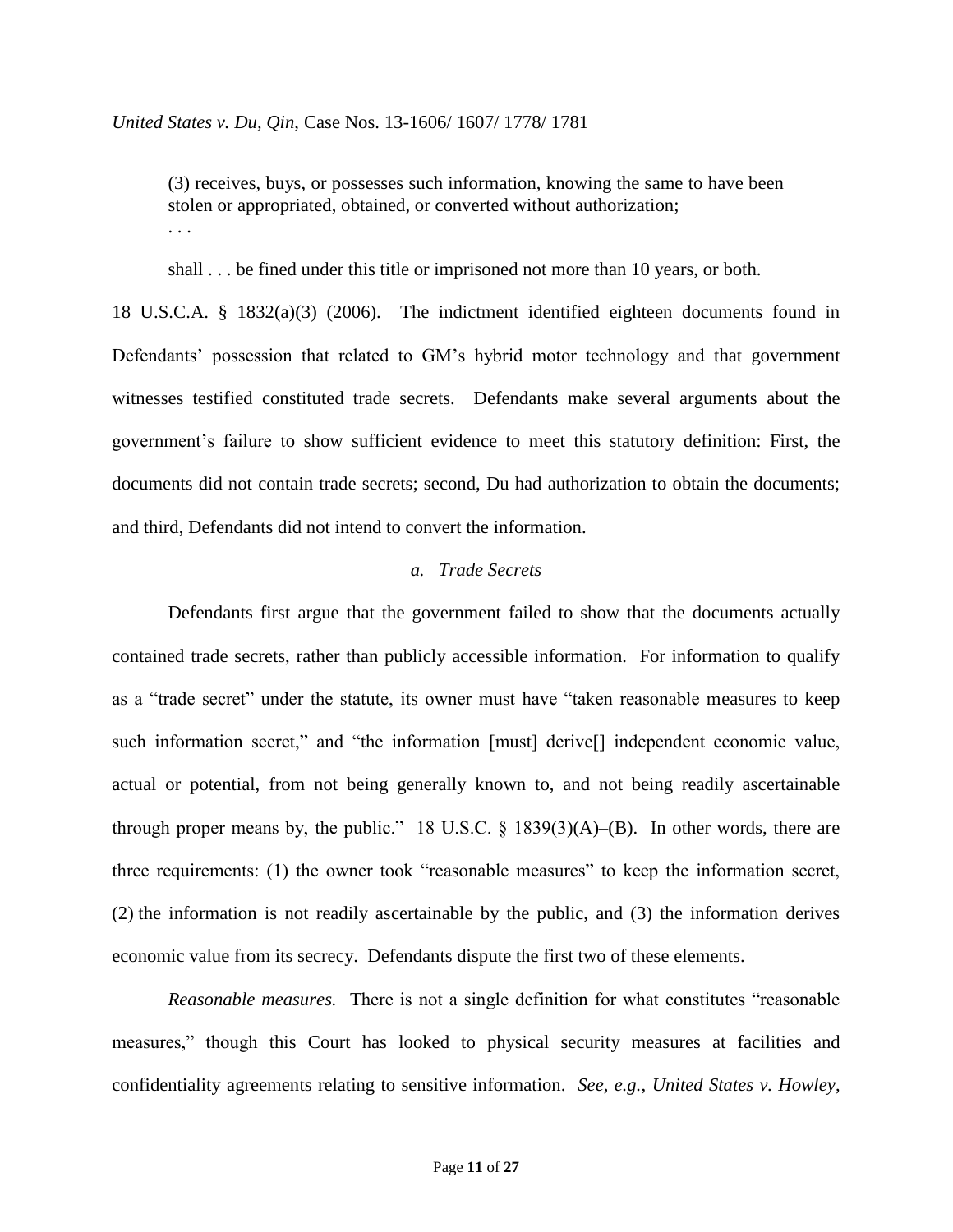707 F.3d 575, 579 (6th Cir. 2013) (finding that a company took reasonable measures to keep its product design secret by fencing its plant, installing security checkpoints, prohibiting photography during plant visits, requiring advance permission to visit, and requiring suppliers to keep its proprietary information secret). The statute does not require a particular technology to be kept "under lock and key" if "other security measures make such a step unnecessary." *Id.*; *see United States v. Chung*, 659 F.3d 815, 825–26 (9th Cir. 2011) (noting that "limiting access to a trade secret on a 'need to know basis' and controlling plant access" may constitute reasonable measures).

Here, GM took similar overall physical security measures as the company in *Howley*. Du worked at a locked facility monitored at all times by security guards, who required employees to show a photo identification to enter. Among other tasks, these guards checked all bags and computer devices carried out of the building, patrolled the facility after hours, and escorted visitors within the facility. (R. 197 at 10–16, 23, 28–29, Page ID#3014-20, 3027, 3032-3033.) GM installed the digital equivalent of these physical security checkpoints on its computer network. For instance, the server at Du's facility had a password-protected firewall preventing access from unauthorized users outside the facility. Use of GM computers within the network also required a unique user name and password. In addition, access to particular folders on the server containing information about the hybrid vehicle development required another password and permission from a manager, who authorized access only if an employee needed the files for work. (*Id.* at 35–41, 53, Page ID#3039–45, 3057.)

GM also had formal policies and practices governing confidentiality and information security. These included non-disclosure agreements signed by employees and an information security policy requiring employees to protect the company's proprietary information and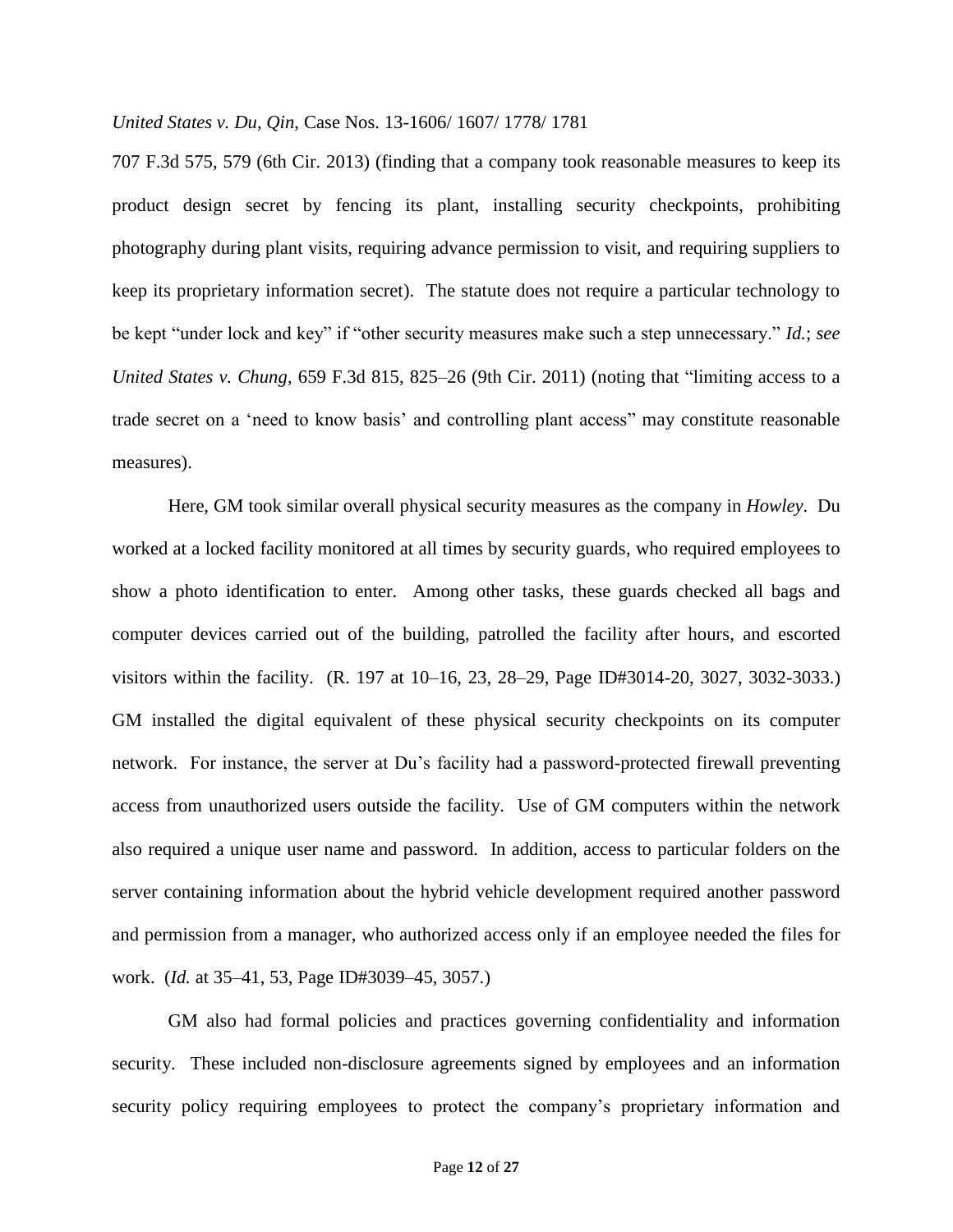limiting their access to this information on a "need to know basis." (R. 201 at 88–89, Page ID#3653–54; R. 205 at 38–41, Page ID#4185–87.)The security policy also included a classification system for marking documents "secret" or "confidential," (R. 205 at 14–20, Page ID#4161-67) though none of the documents at issue here were so marked.

Defendants argue GM's policies "suffer[ed] from a lack of clarity and . . . a lack of enforcement," making them unreasonable. (Du First Br. at 37.) Defendants make much of what they consider contradictory testimony by different GM employees about GM's classification policy—specifically, differing testimony about when, whether, and by whom a document should be marked. (Du Br. 38–39; Qin Br. at 46.) However, the jury could have viewed these inconsistencies as irrelevant, given testimony that this policy was to a certain extent discretionary. As GM's chief information security officer explained, marking a document increased the security protocols governing that document, making sharing between engineers more cumbersome. Thus, employees deciding whether to mark a document had to "balance . . . the risk of exposure of the document and the ability to effectively share that document." (R. 205 at 19-26, 53-56, Page ID#4166-73, 4200-03.)

*Readily Ascertainable Information.* As to the second element of the trade secret definition that the information not be "readily ascertainable" to the public, Defendants argue that the GM documents contained information available in textbooks and online.

While some witnesses testified that motor control source codes in general can be found online, Defendants ignore testimony from multiple witnesses that the specific information in the documents was not in the public domain. The government's expert found "no examples" of this information published with the level of detail included in the documents and testified that a few engineers could not independently come up with the technology, which appeared to him to be the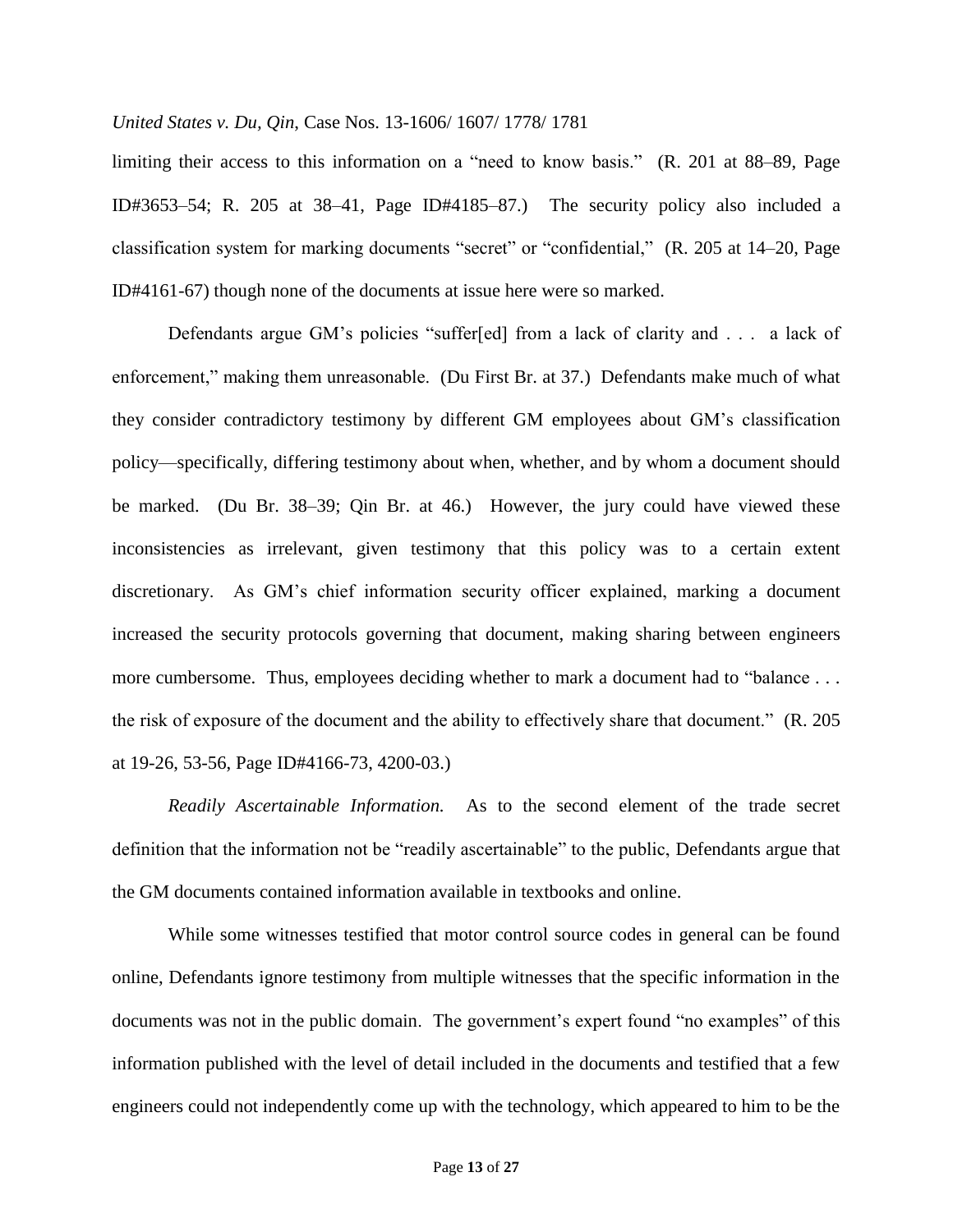work of a team of engineers "working over many years." (R. 204 at 107-09, Page ID#4061–63.) As to the source code specifically, he stated that "it is really frankly . . . inconceivable" that an automaker would distribute such "tightly controlled" information publicly. (*Id.* at 110.)

## *b. Authorization*

Defendants next argue that insufficient evidence supported a finding that Du and Qin "stole or appropriated, obtained, or converted without authorization" the trade secrets for which they were convicted. They argue that Du had access to the documents and needed them to catch up on motor control technology with which she was unfamiliar.

While Defendants highlight some statements to this effect, they ignore the substantial evidence the government introduced showing otherwise. To begin, it is undisputed that Qin who never worked for GM—did not have authorization to possess GM's proprietary documents relating to hybrid vehicles. This was made explicit in testimony. (R. 202 at 54–55, Page ID#3743–44.) Sufficient evidence showed Du, too, did not have authorization to access the documents or to possess them after she left the company. Du's supervisor, Hubbard, specifically identified at least half a dozen documents found in Defendants' possession that he said Du did not need for her work. These included documents relating to hybrid technology for large-scale transit vehicles that Du never worked on. (R. 201 at 95–103, 108–11, 113–14.) As he explained, if Du did not need to know the information, she did not have authorization to access it or take it home. (See, e.g., R. 202 at 41.)

Defendants argue that Hubbard broadly "assigned [Du] to learn about motor control" (R. 201 at 113), which gave her reason to access some of the files relating to motor control. However, enough evidence indicates this assignment would not mean she had authorization to dig through GM's files. As Hubbard explained, he and his team of engineers did not have access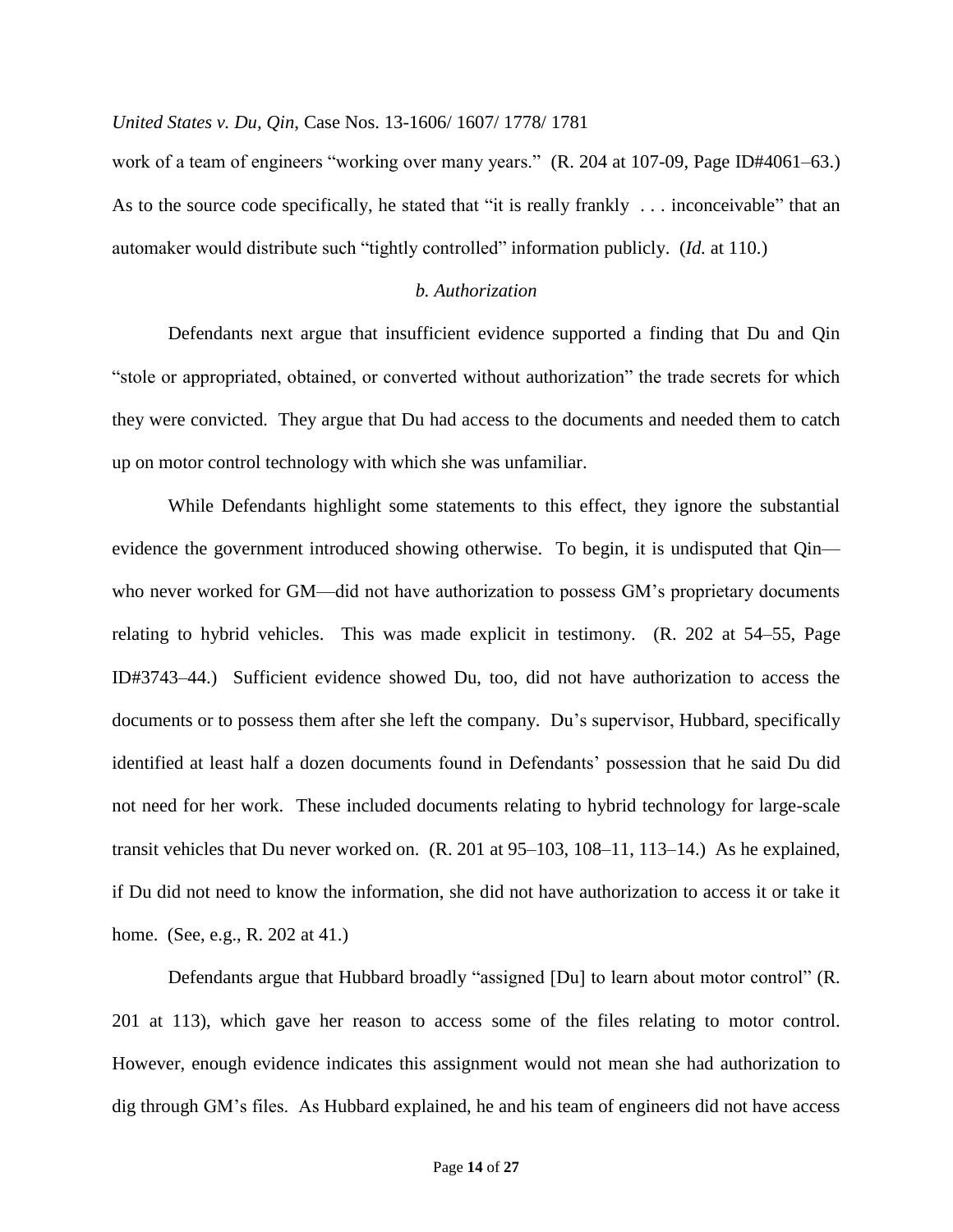to the GM motor control codes, and the company's "need to know" policy made even "peeking" into the files "out of bounds." (*Id.* at 100–01.)Finally, even if Du had been authorized to review these documents, it is undisputed that she was not authorized to keep any GM information contained in the documents after her termination in 2005. **(**See e.g., *Id.* at 89; R. 202 at 45.)

### *c. Intent to Convert*

Defendants next argue that the government failed to establish they had intent to convert trade secrets and injure GM, as required under the statute. Qin argues that he had no way of knowing the GM documents contained trade secrets and that he possessed them in order to help Du work through and understand the source code. (Qin First Br. at 53.)For her part, Du argues that her possession was innocent and she took no part in Qin's venture with Chery. (Du First Br. at 53.)

While Defendants raised these defenses at trial, the government for its part introduced evidence to the contrary from which the jury could have inferred intent. Its witnesses testified that Du had downloaded thousands of GM documents—including more than a dozen identified at trial as containing trade secrets—onto personal devices that she shared with her husband. Many of these did not relate to her work for GM. In addition, a government witness testified that Defendants' company, MTI, had already used trade secrets information in the GM files for another MTI project relating to hybrid motor technology. (See R. 202 at 96–116, 3785-3805; R. 203 at 3934-38.)

Emails, documents, and testimony also showed that—while Du was taking GM documents home with her—Defendants were putting together a joint venture to develop and manufacture hybrid motor control systems for Chery Automobile, and that they did not have the expertise or resources to do this without a head-start based on GM's technology. For instance, a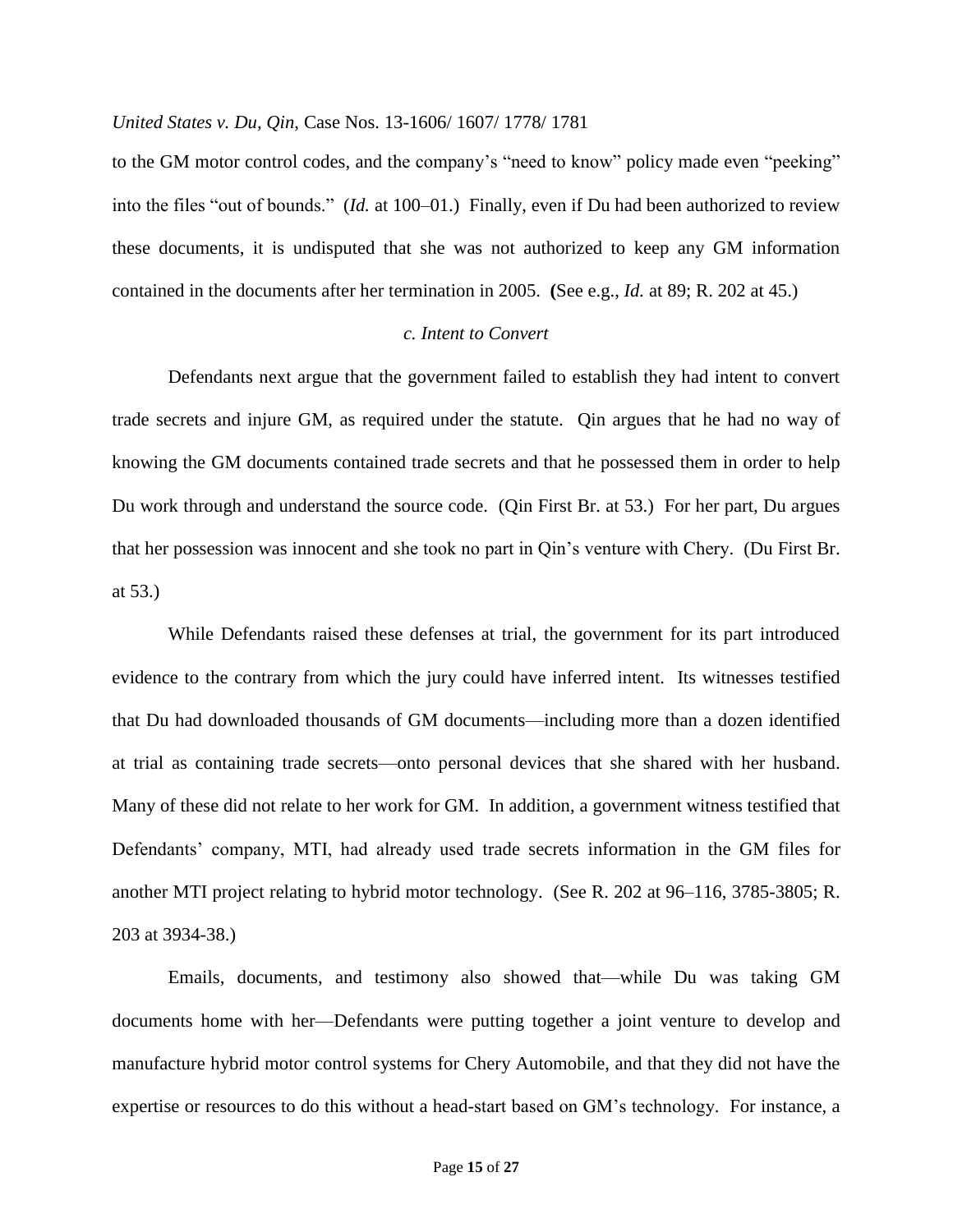business plan drafted by Defendants' business partner in China explained that the joint venture aimed to "absorb the most advanced technologies in both China and the U.S." and specifically discussed GM's roll-out of a hybrid truck with similar motor technology. (Govt. Exhibits 76 & 77, R. 250-1 at 25–38, Page ID#5174–87.)He also drafted a white paper detailing the joint venture's plan to roll out commercial production of the motor technology over the course of three years (Govt. Exhibit 46.4, R. 250-1 at 9–10, Page ID# 5158–59)—an aggressive timeframe that the government's expert witness testified could not be met by the joint venture's small group of engineers alone (R. 204 at 135–41, Page ID#4089–95). The expert witness also testified that Qin and his Chinese partner lacked the qualifications to develop the motor control program for the technology, which was similar to GM motor control technology, despite differences in the motors' location. (*Id.*)

As to Qin's argument that he did not intend to convert the GM trade secrets because he could not have known the documents contained secret information, this is undermined by his experience as an engineer—experience that his own lawyer touted repeatedly at trial. *Cf. United States v. Krumrei*, 258 F.3d 535, 539 (6th Cir. 2001) (holding that a "defendant need not have been aware of the particular security measures taken" to secure trade secret information in order to meet the required knowledge "that the information was proprietary"). And while Du argues she was an innocent bystander to Qin's scheme, sufficient evidence existed of her involvement. The original business plan for the joint venture—drafted while she worked at GM—named her as one of three company officers. (*Id.* at 33–35.) In addition, the government showed evidence that she was involved in MTI's work and was its president during the time she took control of the GM information.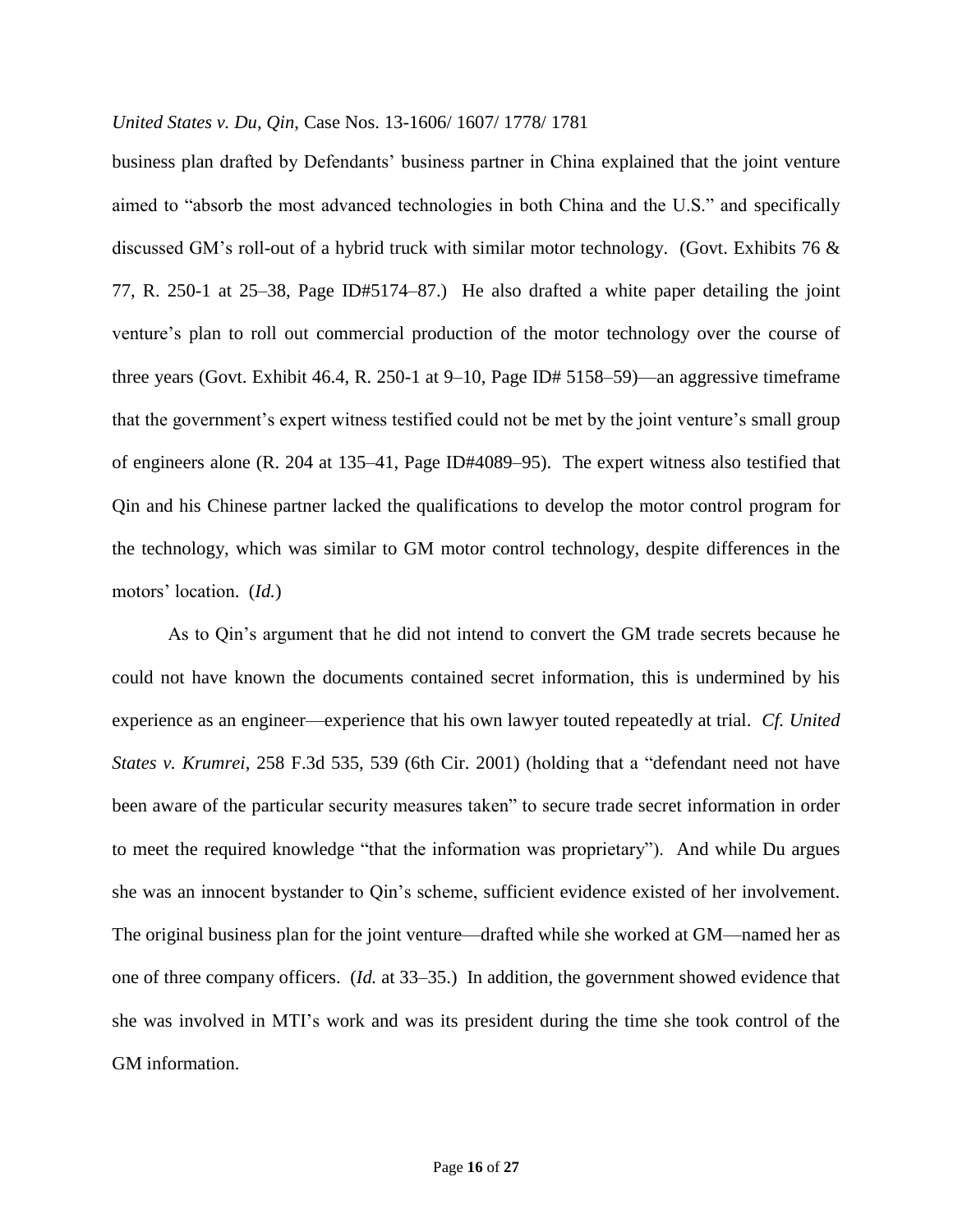Ultimately, sufficient evidence supported Defendants' convictions on the theft of trade secrets charges.

# *2. Trade Secrets Conspiracy*

As to conviction for conspiracy to steal trade secrets, Defendants raise the same intent argument as they do for the substantive conviction—that the government failed to show an underlying intent to convert trade secrets. (Du First Br. at 54; Qin First Br. at 51–52.)Du and Qin committed conspiracy to steal a trade secret if they intended to commit a violation of § 1832(a)(3) together and took a substantial step towards commission of the crime, regardless of whether the information obtained included trade secrets or if they completed the crime. 18 U.S.C. 1832(a)(5); *United States v. Yang*, 281 F.3d 534, 543–544 (6th Cir. 2002). Given the evidence outlined above, the government presented sufficient evidence to support this conviction, as well.

## *3. Wire Fraud*

Qin next challenges the sufficiency of evidence supporting his conviction on three counts of wire fraud.

18 U.S.C. § 1343 provides:

Whoever, having devised or intending to devise any scheme or artifice to defraud, or for obtaining money or property by means of false or fraudulent pretenses, representations, or promises, transmits or causes to be transmitted by means of wire . . . communication in interstate or foreign commerce, any writings . . . for the purpose of executing such scheme or artifice, shall be fined under this title or imprisoned not more than 20 years, or both.

"To convict a defendant of wire fraud, the government must prove '(1) a scheme or artifice to defraud; (2) use of interstate wire communications in furtherance of the scheme; and (3) intent to deprive a victim of money or property.'" *United States v. Daniel*, 329 F.3d 480, 485 (6th Cir.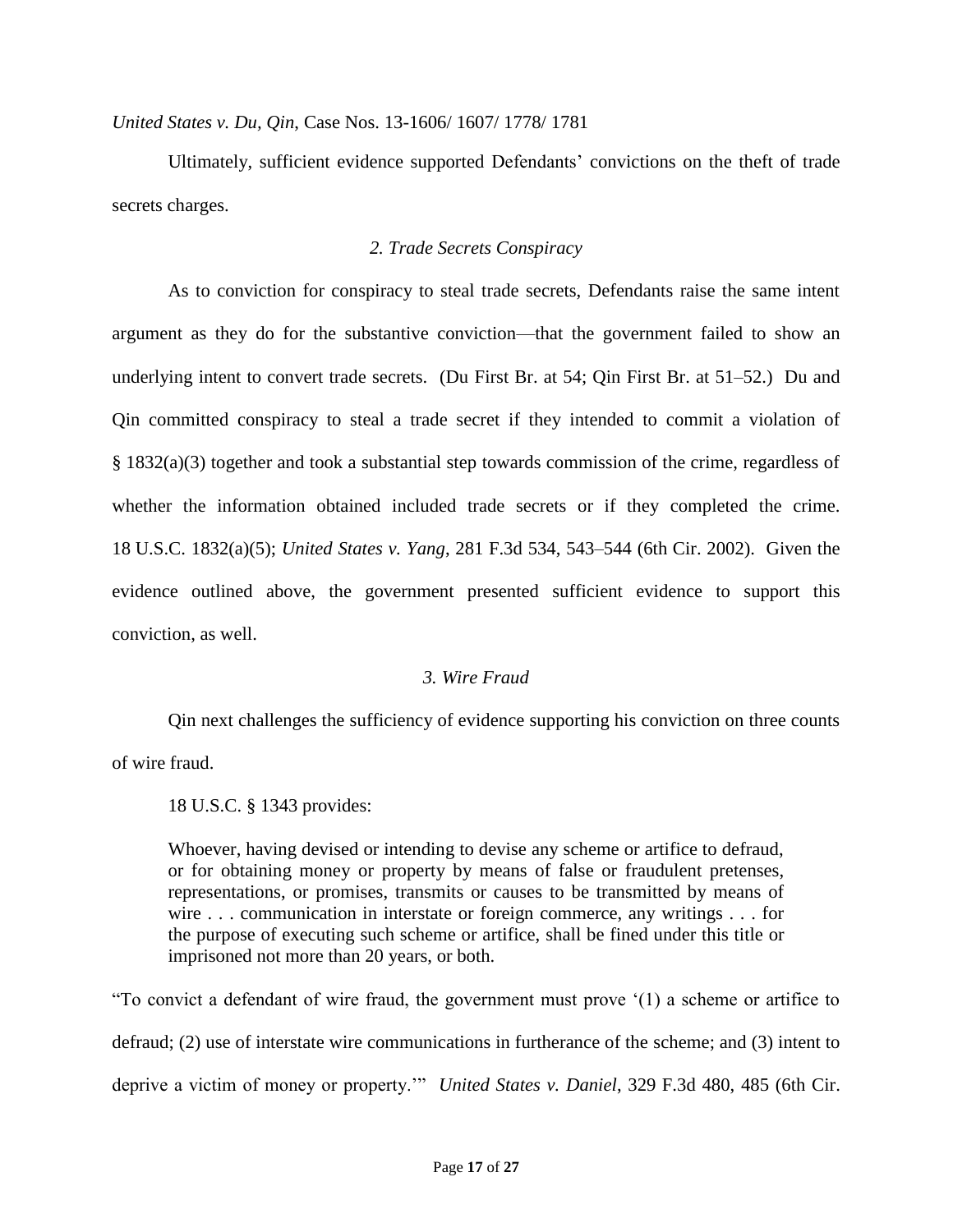2003) (quoting *United States v. Prince*, 214 F.3d 740, 747–48 (6th Cir. 2000)). Qin challenges the sufficiency of the government's evidence on all three elements.

## *a. Scheme to Defraud*

As to the first of these elements, "the defendant [must have] devised or willfully participated in a scheme to defraud." *United States v. Faulkenberry*, 614 F.3d 573, 581 (6th Cir. 2010). "A scheme to defraud is 'any plan or course of action by which someone intends to deprive another . . . of money or property by means of false or fraudulent pretenses, representations, or promises.'" *Id.* (quoting *Daniel*, 329 F.3d at 485). This requires "the government [to] prove that the defendant said something *materially* false" that "would have affected a reasonable person's actions in the situation." *Daniel*, 329 F.3d at 486–87; *accord Neder v. United States*, 527 U.S. 1, 16, 25 (1999).

Qin concedes that the government produced evidence that:

(1) Du falsely certified to GM that she had returned all GM property when she signed her exit form containing that certification, (2) that Du falsely stated to a GM representative that she had deleted all GM documents, (3) that Du and Qin stated falsely that GM information had not been copied to any device other than the MTI hard drive, and (4) that Du and Qin falsely stated that they did not have GM documents in their possession at the time of the [2006 GM] interview.

(Qin Br. at 37.) Nonetheless, Qin argues that none of these false statements was material to the scheme because Defendants did not obtain the GM documents as a result of these statements that is, the statements did not *cause* the theft of GM's property. (Qin First Br. at36–38.)

Qin's argument goes to an issue underlying all of his arguments challenging the wire fraud conviction: the scope of the scheme. Qin aims to frame this as a scheme only to steal GM's secrets. By contrast, the government's indictment more broadly defined the scheme as one to steal trade secrets, to exploit them, and conceal the unauthorized possession of the trade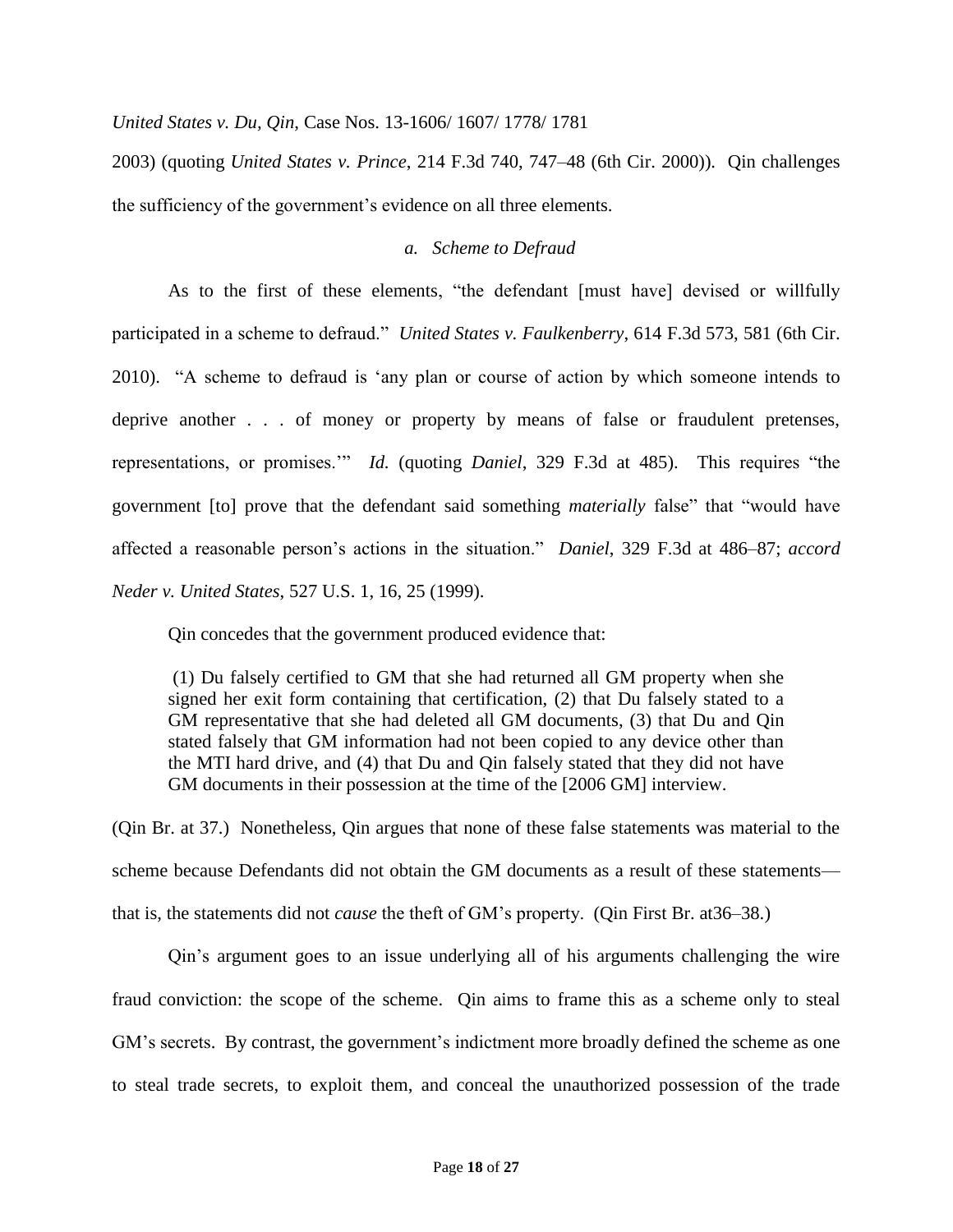secrets—extending the scheme to include Defendants' actions to set up a joint venture, to MTI's use of GM information, and Defendants' lies to GM, among other conduct. (Govt. Br. at 62-63; (Indictment, R. 3 at 3–4 ¶3, Page ID# 8–9.) *See United States v. Campbell*, 485 F. App'x 88, 91 (6th Cir. 2012) (recognizing that the "scheme as defined in the indictment" is controlling in determining whether sufficient evidence supported a conviction).

The law supports the government's articulation of the scheme here. This Court has stated that "a fraudulent scheme is not complete until the perpetrator has secured the benefits of the scheme." *Id.* (determining that a scheme to fraudulently obtain money orders extended to spending the funds illicitly obtained because the money orders would be "useless until they are used"); *see United States v. Cunningham*, 679 F.3d 355, 373–74 (6th Cir. 2012) (attorneys' fraudulent scheme to deprive clients of damages award was complete when the attorneys retained the funds). Similarly, in *Carpenter v. United States*, 484 U.S. 19, 28 (1987), the Supreme Court determined that a wire and mail fraud scheme involved not only obtaining confidential information relating to businesses but also "profiting from the information."

With the indictment's scope in mind, there is little dispute the statements were material. The thrust of the false statements was to deny and cover up Defendants' unauthorized possession of GM documents. This prevented GM from seizing its proprietary information from Defendants, either at the time Du left the company or when Defendants returned for the 2006 interview.

### *b. Intent to defraud*

As to the next element, a defendant must have made a misrepresentation with the specific intent "to deprive the victim of money or property." *Daniel*, 329 F.3d at 488. In other words, "the misrepresentation or omission must have the purpose of inducing the victim of the fraud to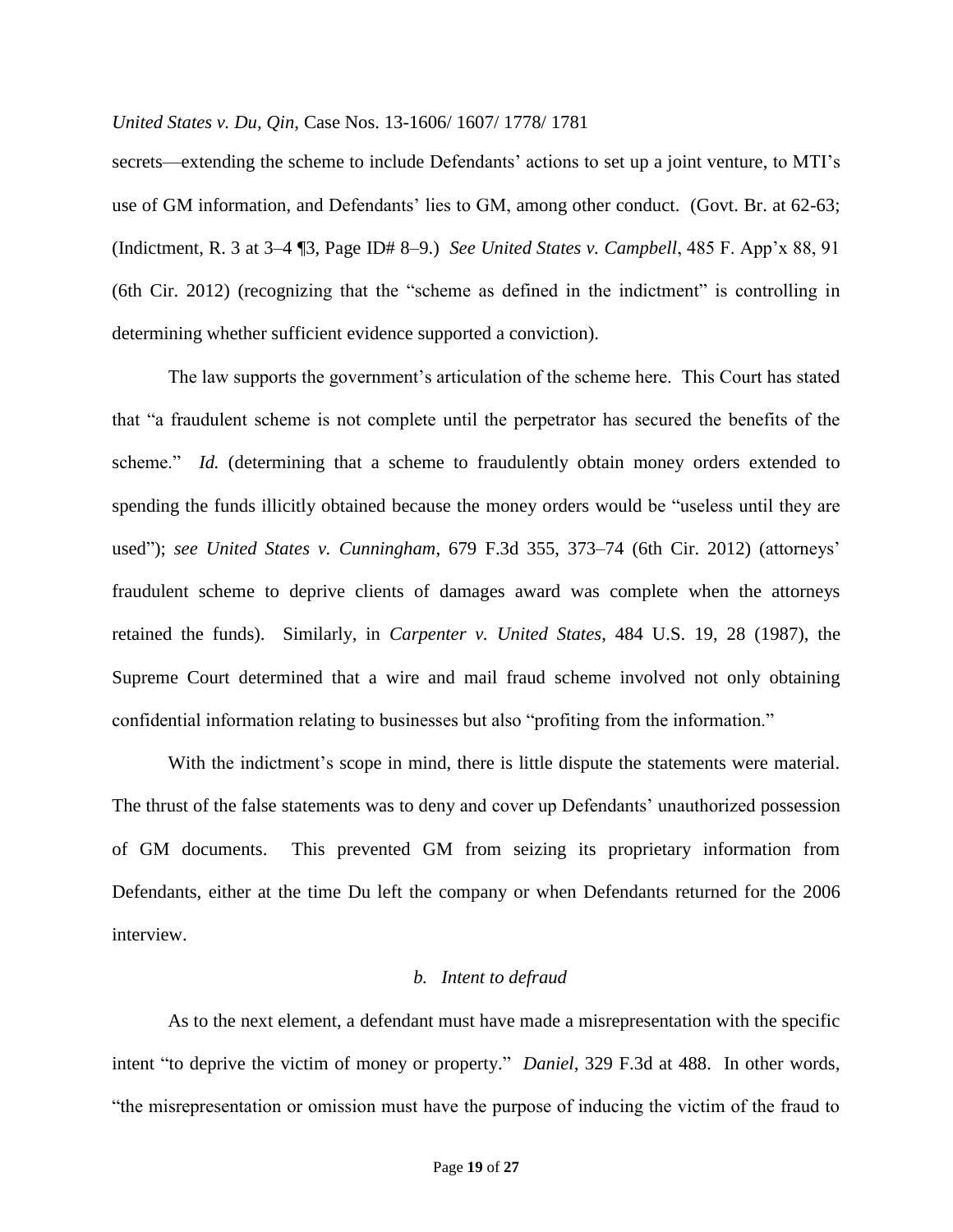part with property or undertake some action that he would not otherwise do absent the misrepresentation or omission." *Id.* at 487 (quoting *United States v. DeSantis*, 134 F.3d 760, 764 (6th Cir. 1998)).

Qin argues that the government failed to show proper intent for the false statements because Defendants made the statements to deceive GM of their actions, not to defraud it.(Qin First Br. at 35.) That is, they lied to cover their tracks and not to steal. Again, this ignores the actual scope of the scheme here, which included stealing property, exploiting it, and then covering their tracks.

The government produced substantial evidence from which the jury could have inferred Qin's intent to defraud GM. The thrust of the government's case was that Defendants needed and intended to use GM's trade secrets for their joint venture. While the joint venture's business plan was developing, Du downloaded thousands of GM documents and then lied to GM about possessing any of its documents at her termination.<sup>4</sup> The concealment continued well after Du left GM and when Qin was caught with the GM files, as both Defendants falsely told GM officials in 2006 that they had not copied GM files onto personal devices and that they no longer had any GM property in their possession. Based on these falsehoods and Qin's subsequent steps to shred GM-related files, a jury could infer Defendants made these false statements with the intent to hide the theft of the documents and Defendants' reliance on them.

l

<sup>4</sup> Qin argues he should not be held accountable for Du's misrepresentations because "Du was acquitted of wire fraud, which means she has been acquitted of making any false representation." **(Qin First Br. at 40.)** This is unfounded speculation. The jury did not specify such a finding in its general verdict. An equally likely scenario is that jury found Du made false representations, but did not send any wire communications in furtherance of the scheme—a conclusion borne out by the fact that she was not on any of the emails that formed the basis of this claim.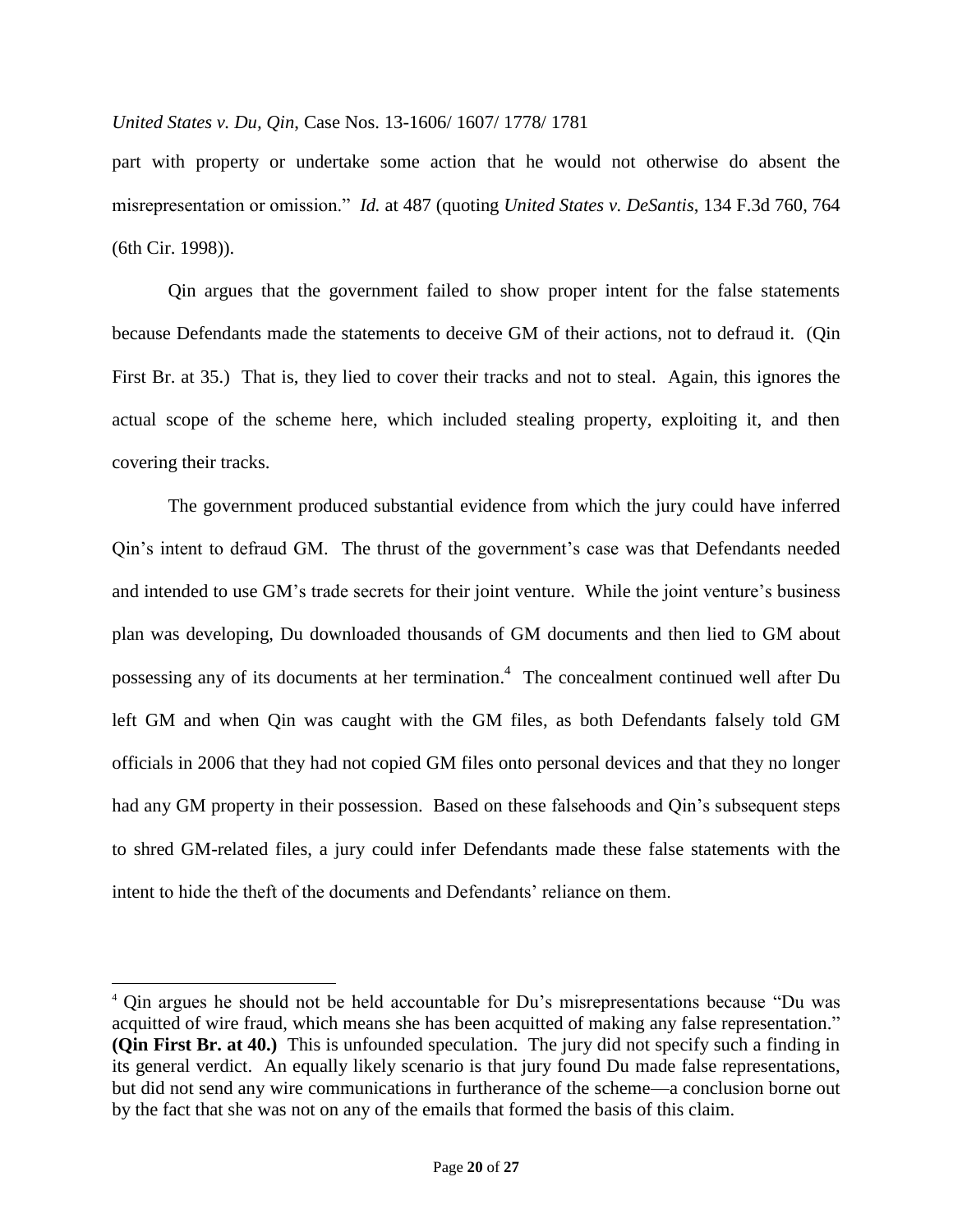### *c. Wire Communications Made in Furtherance of Scheme*

Finally, the wire fraud statute requires that a wire communication be employed "for the purpose of executing such scheme or artifice." 18 U.S.C. § 1343. A wire communication "need not be an essential element of the scheme," but only "'incident to an essential part of the scheme,' or 'a step in [the] plot.'" *Schmuck v. United States*, 489 U.S. 705, 710–11 (1989) (internal citations omitted). In other words, "the communication must be sufficiently related to the scheme, which is to say that 'the scheme's completion or the prevention of its detection must have depended in some way on the charged [communication].'" *Daniel*, 329 F.3d at 489 (quoting *United States v. Castile*, 795 F.2d 1273, 1278 (6th Cir. 1986)).

Here, the government identified a chain of three emails between Qin and others regarding the joint venture that served as the basis of the indictment and conviction. (See Exhibits 136.1 to 136.3, R. 250-1 at 47–56, Page ID#5196–5205; Indictment, R. 3 at 13–14.)In the emails, Qin introduces team members and assigns them responsibilities and tasks; one of his partners also suggests potential investors and outlines the company's white paper to present to Chery. Together, these are sufficient evidence that Qin engaged in wire communications to set up the joint venture that would allow him to sell hybrid motor technology to Chery and to profit from GM's trade secrets.

Qin's only response is to offer a handful of patently erroneous arguments—that the emails needed to contain fraudulent statements made for the purpose of defrauding GM (Qin First Br. at 39), *see e.g.*, *Schmuck*, 489 U.S. at 714–15 (a wire communication does not need to contain false information and can be a routine communication), and that the emails had to be necessary to the scheme (Qin Third Br. at 19), *see id.* at 710–11 ("It is sufficient for the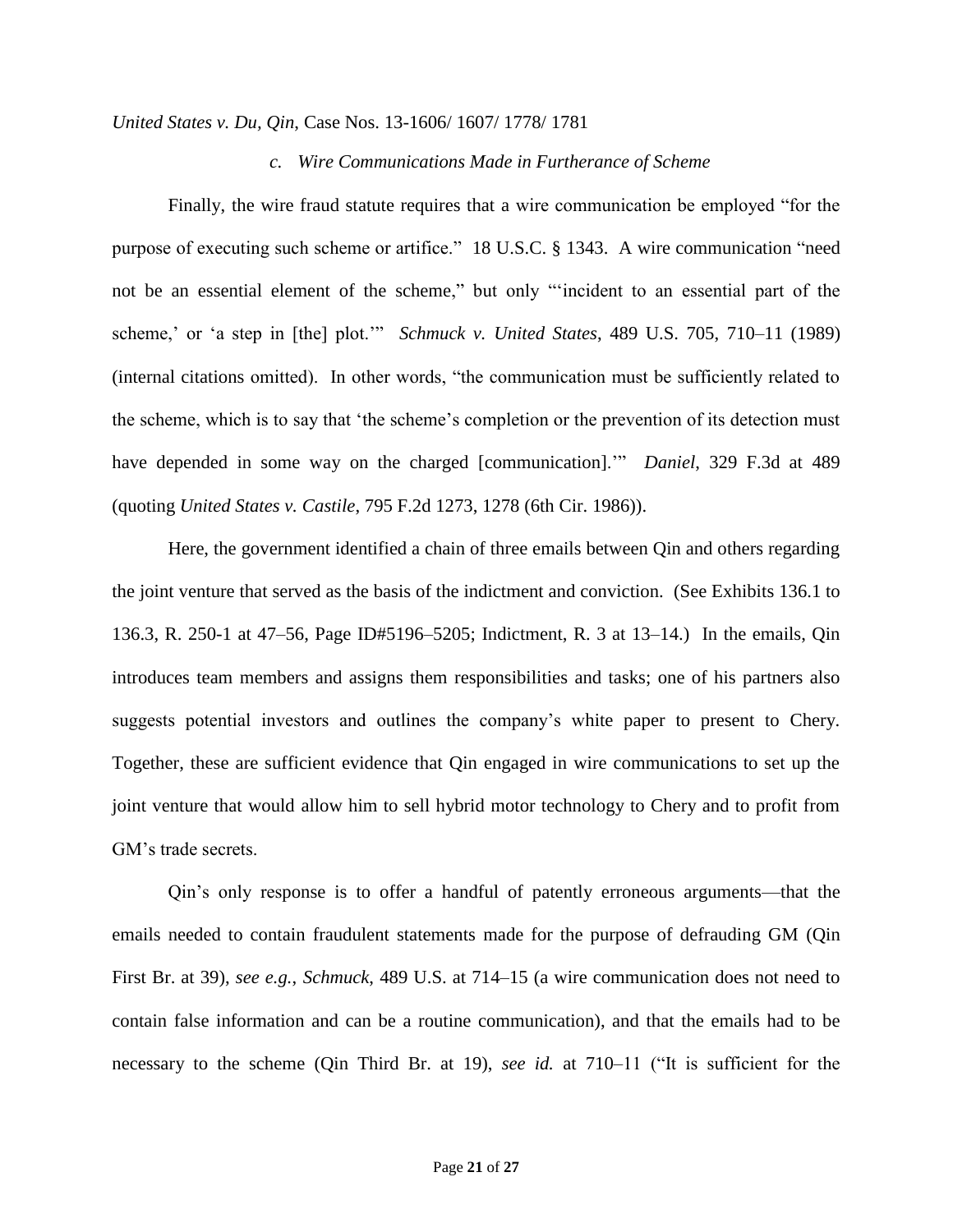[communication] to be 'incident to an essential part of the scheme."). These are unconvincing. As a result, his challenge to the wire fraud convictions fails.

### *4. Obstruction of Justice*

Finally, Qin challenges the sufficiency of the evidence supporting his obstruction of justice conviction. Under 18 U.S.C. § 1512(c)(1), "[w] hoever corruptly . . . alters, destroys, mutilates, or conceals a record, document, or other object, or attempts to do so, with the intent to impair the object's integrity or availability for use in an official proceeding . . . shall be fined under this title or imprisoned not more than 20 years, or both."

Here, FBI agents testified that a surveillance team watched Qin attempt to dispose of two garbage bags full of shredded documents after agents executed a search warrant on Defendants' home and served Defendants with two grand jury subpoenas for their business records. (R. 194 at 89–106, Page ID#2687–2704; R. 195 at 77–83, Page ID#2784-90; R. 199.) The agents retrieved the bags from a grocery store dumpster and had the documents reconstructed.

While Qin concedes that these acts occurred, he argues that the government did not show requisite intent that Qin was trying to obstruct a grand jury proceeding. First, he argues that the documents were personal, rather than the specific business records sought by the subpoena. (Qin First Br. at 52–53.) This was directly contradicted by the government's evidence. One agent who reviewed the retrieved documents testified that they related to Defendants' businesses and included documents specified by the subpoenas. (R. 205 at 98–101.) Qin also argues that there was an innocent reason for the disposal—his belief that it would be best to rid himself of the documents given civil litigation with his former employer, Controlled Power. Again, however, the government presented evidence of the contrary—namely the timing and circumstances of Qin's actions—from which the jury could infer Qin's intent was to "impair" the documents' use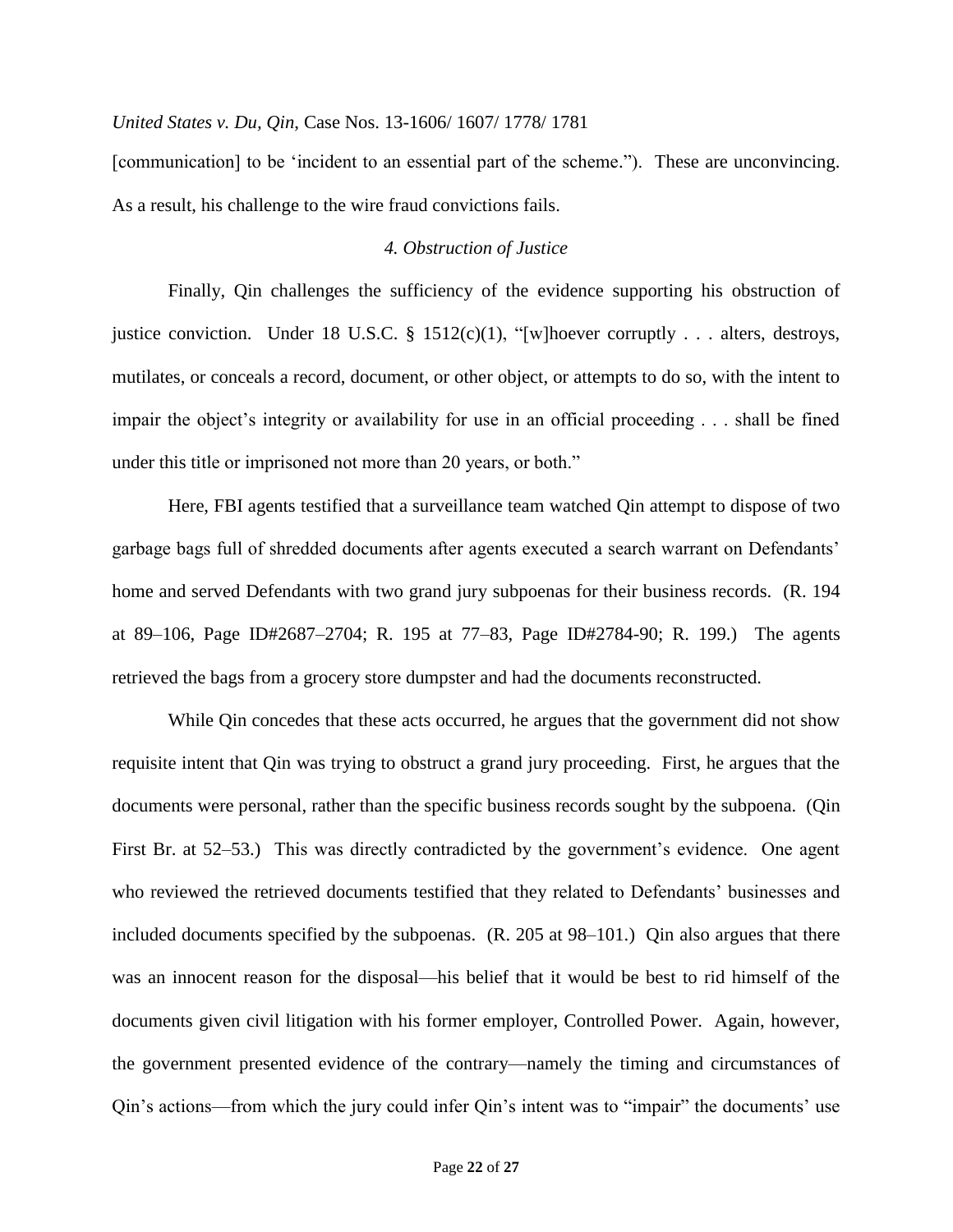in the criminal proceeding. Thus, the obstruction of justice conviction was supported by sufficient evidence.

## *D. Prosecutorial Misconduct*

Next, Defendants argue that the district court erred in denying their motion for new trial based on prosecutorial misconduct.

Whether statements made by the prosecutor constitute prosecutorial misconduct presents a mixed question of law and fact that this Court reviews de novo. *United States v. Tarwater*, 308 F.3d 494, 510–11 (6th Cir. 2002) (citations omitted). "When reviewing claims of prosecutorial misconduct, we determine first whether the statements were improper. If they appear improper, we then look to see if they were flagrant and warrant reversal." *Id.* at 511 (citations omitted).

Du argues that the prosecutor improperly stated in opening and closing arguments that the documents underlying the trade secrets counts "did not all relate to [Du's] work," though the prosecutor knew from pre-trial interviews and materials that some of the documents were, in fact, relevant to Du's work for GM. This argument is spurious. The fact that evidence existed that some of the documents may have related to Du's work in no way makes the prosecutor's statements false. Rather, the prosecutor implicitly acknowledged that some documents may have been relevant when she stated that "some of the information" and "not all" of the documents related to Du's work.

For his part, Qin argues that the prosecutorial misconduct is based on the government's deliberate decision not to call as a witness one of Du's supervisors who told pre-trial investigators that some of the files related to Du's work. (Qin Third Br. at 35–36.) Qin likens this case to the misconduct in *United States v. Reyes*, 577 F.3d 1069, 1076–77 (9th Cir. 2009), a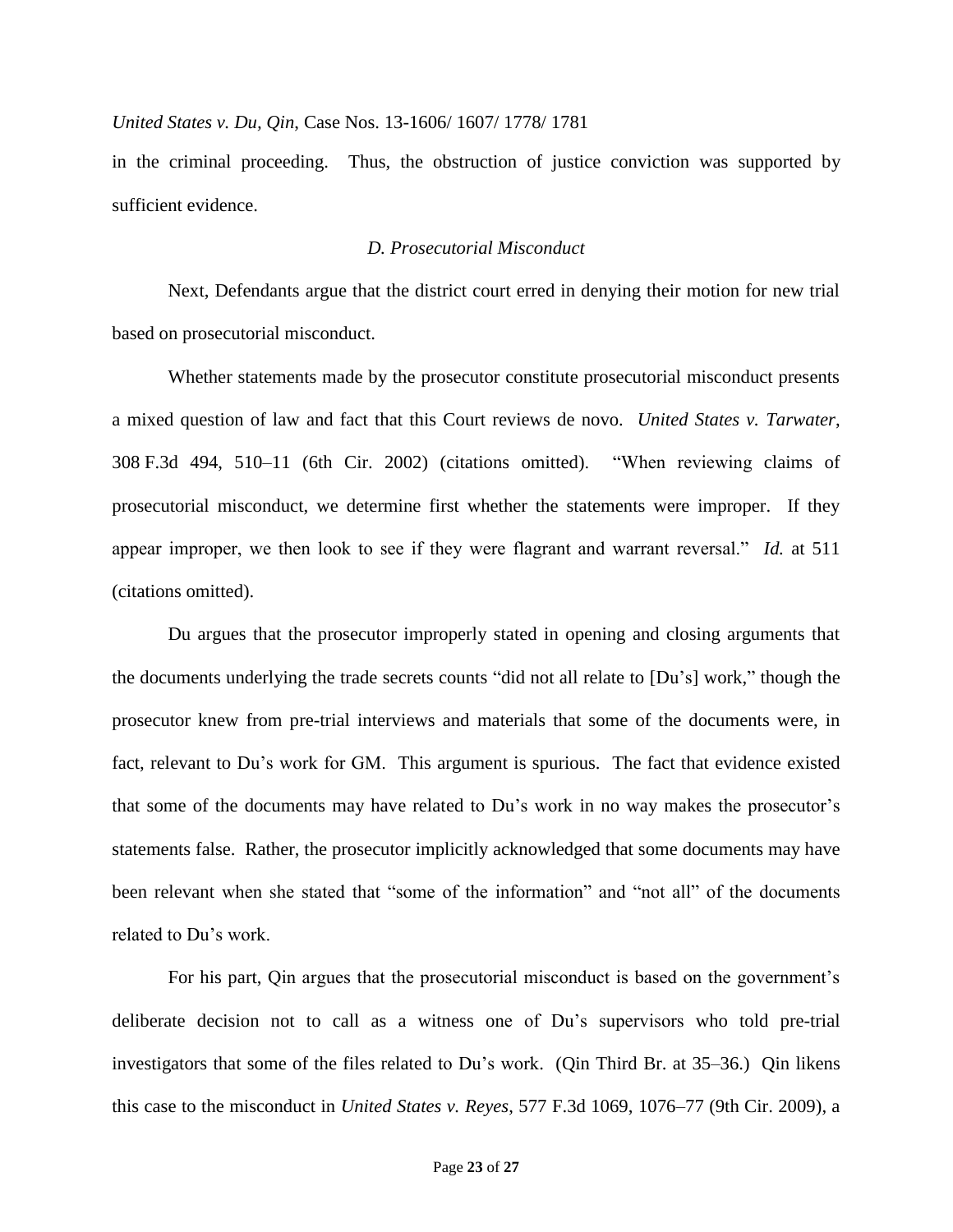corporate-fraud case in which the prosecutor made a patently false statement in closing that he knew was contradicted by evidence not presented to the jury. But, as with Du, Qin misses the point that the prosecutor's statements here were tempered—she didn't state, for example, that *none* of the documents related to Du's work at GM. The prosecutor did not have a duty to call all possible witnesses for their opinions; she had a duty to present a nuanced proof that did not overstep the truth of the facts and evidence in her case. Her conduct met that mark.

# *E. Jury Instructions*

Finally, Defendants argue that the district court erred in rejecting a requested instruction about the required intent for the conspiracy to possess unauthorized trade secrets. This Court reviews the denial of a proposed jury instruction for abuse of discretion. *United States v. Hart*, 635 F.3d 850, 854 (6th Cir. 2011).

The trade secrets statute provides:

Whoever, with intent to convert a trade secret,  $\dots$ . knowingly — conspires with one or more other persons to commit any offense described in paragraphs (1) through (3), and one or more of such persons do any act to effect the object of the conspiracy, shall . . . be fined under this title or imprisoned not more than 10 years, or both.

18 U.S.C. § 1832(a)(5). A conviction of conspiracy to possess trade secrets without authorization under 18 U.S.C. § 1832(a)(5) requires the same intent to convert as the substantive underlying offense. *See United States v. Feola*, 420 U.S. 671, 686–96 (1975).

Before trial, Defendants requested an instruction on the conspiracy charge that included a distinct statement that Defendants must have intended to convert a trade secret to be convicted of the conspiracy. The government opposed this instruction, on the ground that it was duplicative of the charge in the substantive offense, and requested the court base the conspiracy instruction on this Circuit's Criminal Pattern Jury Instruction 3.01A. (R. 191 at 10–15, Page ID#2350–55.)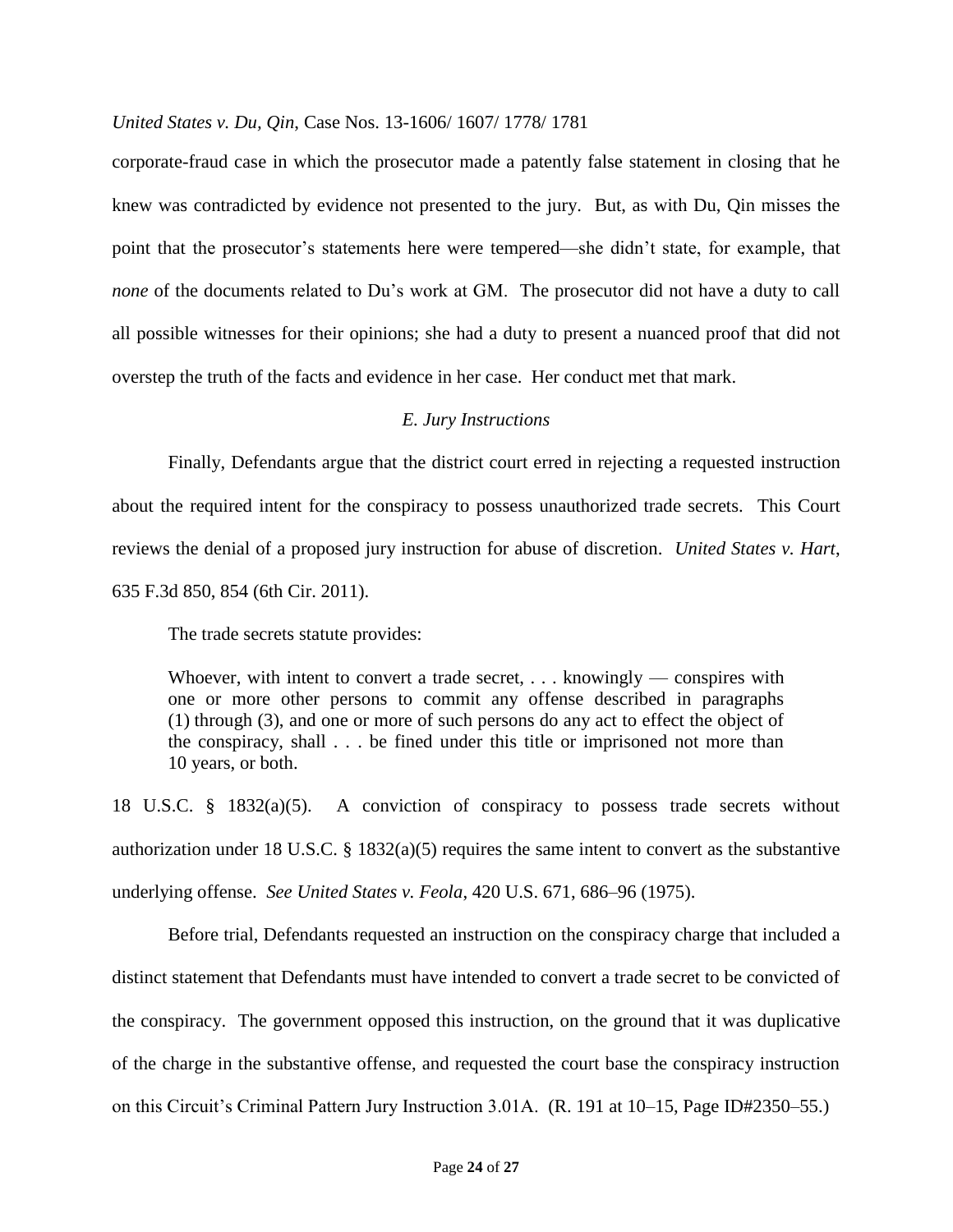The district court rejected Defendants' request (*id.* at 15), but adopted a slightly modified version of the pattern instruction that added an additional reference to the substantive charge. It instructed that the first element of conspiracy is "that two or more persons conspired, or agreed, to commit the crime of possession of trade secrets without authorization *as defined in these instructions*." (R. 207 at 16, Page ID#4424). It also instructed the jury that "the Government must prove that he knew, or she knew, the conspiracy's main purpose and that he or she voluntarily joined it intending to help advance or achieve its goals." (*Id.* at 17–18.)

The district court's instructions sufficed. All of the parties agree that the required intent is the same for both the conspiracy and substantive offenses, and the court's conspiracy instructions explicitly referenced the substantive charges, which followed immediately after the conspiracy charge. The court's modification—"as defined in these instructions"—essentially tipped off the jury to read the two charges together. Based on this language, it is difficult to say that the intent element was missing. Even if this were an error, however, the error would be harmless given that the jury also convicted both Defendants of the substantive possession charges, which required the same finding of intent to convert.

#### *F. Sentencing*

The government cross-appeals on sentencing, arguing that Defendants' sentences were substantively unreasonable because the district court considered impermissible factors in granting a downward variance to both Defendants.

This Court reviews Defendants' sentences for reasonableness under an abuse of discretion standard. *Gall v. United States*, 552 U.S. 38, 56 (2007). "A sentence may be considered substantively unreasonable when the district court selects a sentence arbitrarily, bases the sentence on impermissible factors, fails to consider relevant sentencing factors, or gives an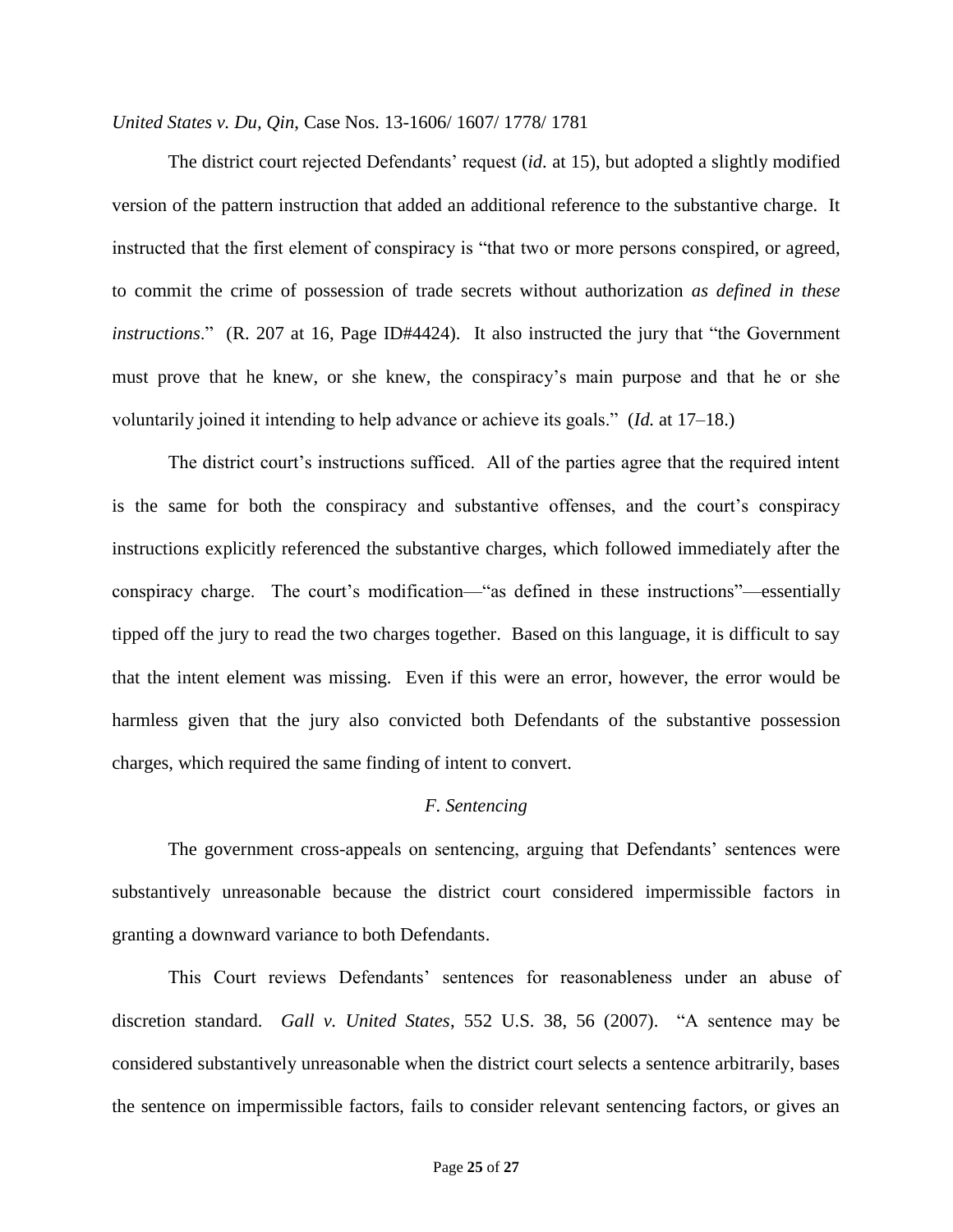unreasonable amount of weight to any pertinent factor." *United States v. Conatser*, 514 F.3d 508, 520 (6th Cir. 2008). If the district court "decides that an outside-Guidelines sentence is warranted, [it] must consider the extent of the deviation and ensure that the justification is sufficiently compelling to support the degree of the variance." *Gall*, 552 U.S. at 50. However, the reviewing court must be careful not "to decide *de novo* whether the justification for a variance is sufficient or the sentence reasonable"; it must give significant deference to a district court's "reasoned and reasonable decision." *Id.* at 59–60.

Defendants both had a Guidelines range of seventy-eight to ninety-seven months. At the conclusion of a two-day hearing, the district court sentenced Qin to thirty-six months' incarceration and Du to twelve months and one day of imprisonment. The district court gave a thorough, informed, and empathetic explanation for its decision that addressed each of the sentencing factors listed in 18 U.S.C. § 3553(a).

On appeal, the government argues that the district court considered two inappropriate factors in granting the variances: delay in the prosecution, *see United States v. Davis*, 537 F.3d 611 (6th Cir. 2008), and collateral consequences of the prosecution, *see United States v. Peppel*, 707 F.3d 627, 636 (6th Cir. 2013); *United States v. Bistline*, 665 F.3d 758, 765 (6th Cir. 2012). However, a district court's potential error in considering an impermissible factor for a downward variance "constitutes an abuse of discretion only if [. . .] other reasons do not independently explain the district court's decision to vary downward." *United States v. Stall*, 581 F.3d 276, 289 (6th Cir. 2009).

Here, even if the district court did consider inappropriate factors—and we do not conclude that it did—the sentencing judge relied sufficiently on permissible factors to support the downward variances for Qin and Du. The district court cited multiple reasons that